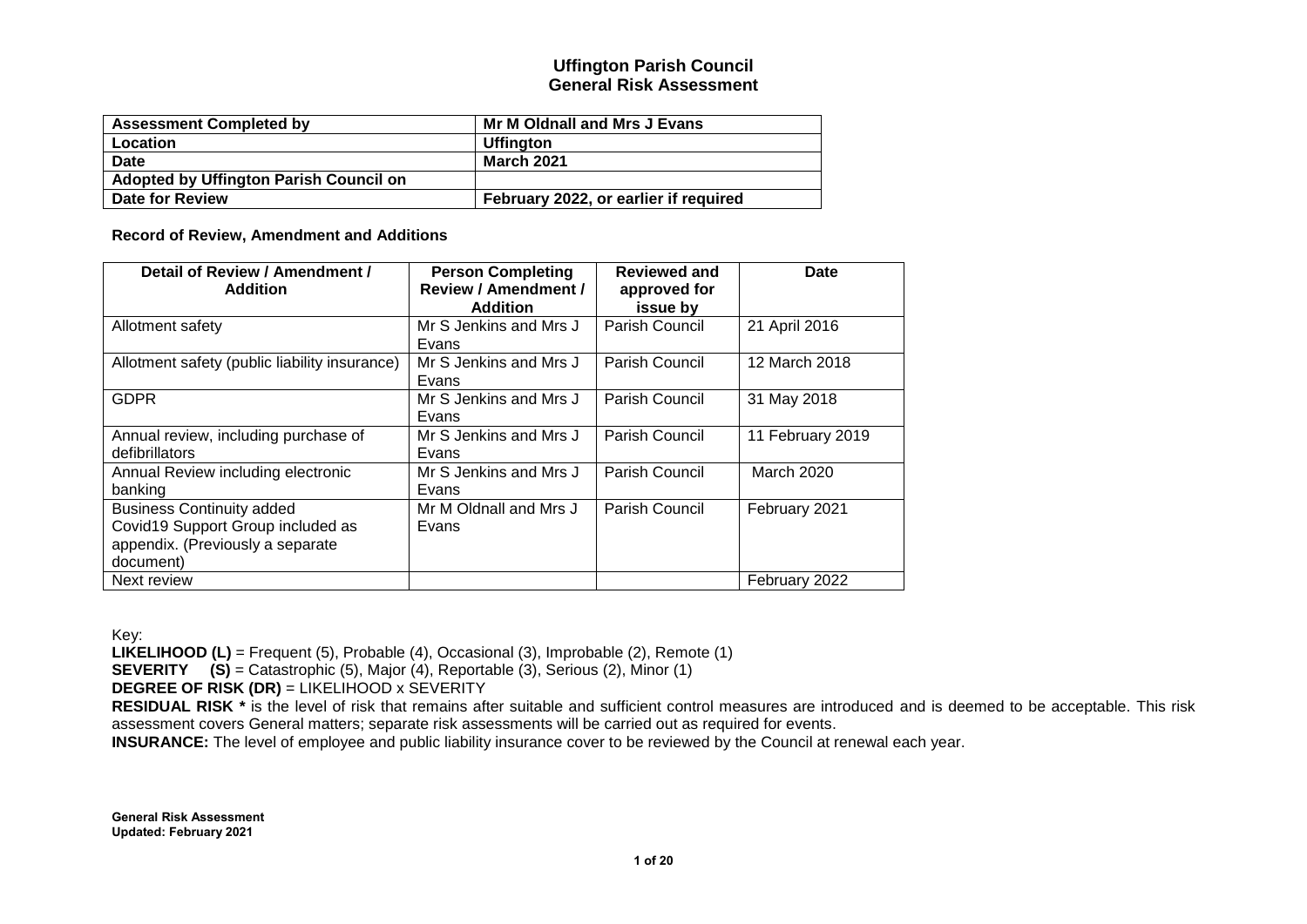| <b>ITEM</b>                                                                                           | <b>PERSONS AT</b> | <b>SIGNIFICANT</b>                                                                 |                     | <b>RISK</b>                  |                | <b>RISK CONTROL MEASURES</b>                                                                                                                                                                                                                                                       | <b>RESIDUAL RISK*</b> |        |                |  |  |
|-------------------------------------------------------------------------------------------------------|-------------------|------------------------------------------------------------------------------------|---------------------|------------------------------|----------------|------------------------------------------------------------------------------------------------------------------------------------------------------------------------------------------------------------------------------------------------------------------------------------|-----------------------|--------|----------------|--|--|
|                                                                                                       | <b>RISK</b>       | <b>HAZARDS</b>                                                                     |                     | S                            | <b>DR</b>      | (Associated Policies and Documents)                                                                                                                                                                                                                                                | L                     | S      | <b>DR</b>      |  |  |
| Section 1                                                                                             | <b>Physical</b>   |                                                                                    |                     |                              |                |                                                                                                                                                                                                                                                                                    |                       |        |                |  |  |
| Bus shelter,<br><b>Telephone</b><br>box and<br>village sign<br>(corner of<br><b>Jubilee</b><br>Field) | Public            | 1. Tripping on<br>uneven surfaces.<br>or<br>2. Injury from<br>damaged<br>structure | 3<br>$\overline{2}$ | $\overline{\mathbf{1}}$<br>2 | 3<br>4         | Councillors to report any damage to the Clerk<br>$\bullet$<br>Council inspections carried out quarterly<br>$\bullet$<br>Maintenance / repair undertaken quickly<br>Notices maintained<br>Included on Council insurance policy<br>Telephone box houses defibrillator (January 2019) | $\overline{2}$<br>2   | 1<br>1 | 2<br>2         |  |  |
| <b>Notice</b><br>boards                                                                               | Public            | Injury from<br>damaged / falling<br>notice board (s)                               | $\overline{1}$      | 2                            | $\overline{2}$ | Councillors to report any damage or injury to the Clerk<br>$\bullet$<br>promptly; Clerk to take necessary action to make notice<br>board(s) safe.<br>Inspections to be carried out every 3 months.<br>$\bullet$                                                                    |                       | 1      | -1             |  |  |
| Dog bins                                                                                              | Public            | 1. Injury from<br>damaged dog bin.                                                 | $\overline{1}$      | $\overline{2}$               | $\overline{2}$ | Councillors to report any damage or injury to the Clerk<br>$\bullet$<br>promptly; Clerk to take necessary action to make dog bin safe.<br>Inspections to be carried out quarterly.<br>$\bullet$                                                                                    | $\overline{1}$        |        | $\overline{1}$ |  |  |
|                                                                                                       |                   | 2. Handling of<br>contaminated<br>waste.                                           |                     | 3                            | 3              | Only employ approved contractors to empty bins and ensure<br>$\bullet$<br>regular emptying.                                                                                                                                                                                        | -1                    | 1      | -1             |  |  |
|                                                                                                       |                   | 3. Handling of<br>contaminated<br>waste - children.                                | $\overline{2}$      | 3                            | 6              | Ensure that the bins have lids. Councillors to report any known<br>damage to the Clerk promptly; Clerk to take necessary action<br>to make dog bin safe.                                                                                                                           | -1                    | 3      | 3              |  |  |
| Footpaths,<br>bridle ways<br>and PROW                                                                 | Public            | Injury from<br>tripping or falling.                                                | $\overline{2}$      | $\overline{2}$               | 4              | Public to be reminded to report damage or obstructions on<br>$\bullet$<br>footpaths, bridle ways and PROW to the Council.<br>Council to arrange clearance by notifying the land owner or<br>OCC Countryside team.                                                                  | -1                    | 1      | -1             |  |  |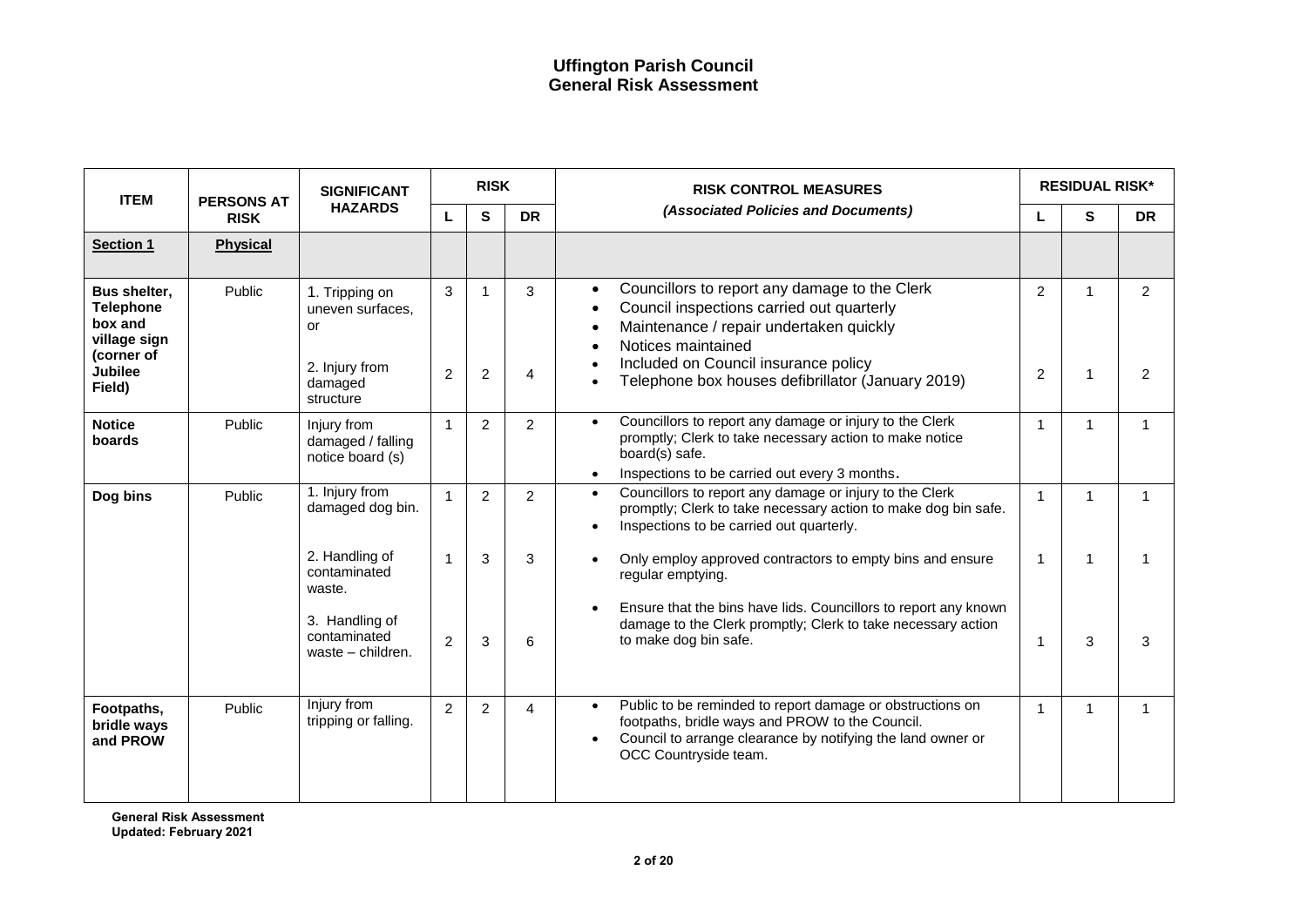| <b>ITEM</b>                                                              | <b>PERSONS AT</b>             | <b>SIGNIFICANT</b>                                                                 |               | <b>RISK</b>   |           | <b>RISK CONTROL MEASURES</b>                                                                                                                                                                                                                                                                                                                                | <b>RESIDUAL RISK*</b> |  |                |  |
|--------------------------------------------------------------------------|-------------------------------|------------------------------------------------------------------------------------|---------------|---------------|-----------|-------------------------------------------------------------------------------------------------------------------------------------------------------------------------------------------------------------------------------------------------------------------------------------------------------------------------------------------------------------|-----------------------|--|----------------|--|
|                                                                          | <b>RISK</b>                   | <b>HAZARDS</b>                                                                     |               | S             | <b>DR</b> | (Associated Policies and Documents)                                                                                                                                                                                                                                                                                                                         |                       |  | <b>DR</b>      |  |
| <b>Risk of</b><br>damage to<br>third party<br>individuals<br>or property | Public                        | Loss, damage or<br>injury, as a result<br>of the Council<br>providing<br>amenities | $\mathcal{P}$ | 3             | 6         | Council insurance policy provides public liability cover of £10M<br>Contractor's PL cover to be minimum of £1M, except in cases<br>where risks are higher.                                                                                                                                                                                                  | $\overline{2}$        |  | $\mathfrak{p}$ |  |
| <b>Flooding</b>                                                          | Public                        | Damage to<br>houses in village,<br>difficulty in getting<br>around                 | $\mathcal{R}$ | $\mathcal{P}$ | 6         | Riparian owners to be reminded to clear streams and ditches.<br>Councillors to clear any minor obstructions or report to Clerk<br>for assistance or other action to be arranged.<br>Call emergency services if danger to members of the public.<br>Emergency Plan agreed with County and District Council in the<br>event of serious threats to the village | $\overline{2}$        |  |                |  |
| <b>Protection of</b><br>assets<br>owned by<br>the Council                | Council and<br>public         | Loss or damage<br>to assets<br>Damage, accident<br>or injury to users              | 3             | 3             | 9         | Maintain an up-to-date register of assets<br>Regular checking and maintenance<br>Quarterly inspection<br>Annual review of risk and adequate insurance cover                                                                                                                                                                                                 | 2                     |  |                |  |
| <b>Section 2</b>                                                         | <b>Business</b><br>Continuity |                                                                                    |               |               |           | (Business Continuity Policy, Data/Information Retention Policy)                                                                                                                                                                                                                                                                                             |                       |  |                |  |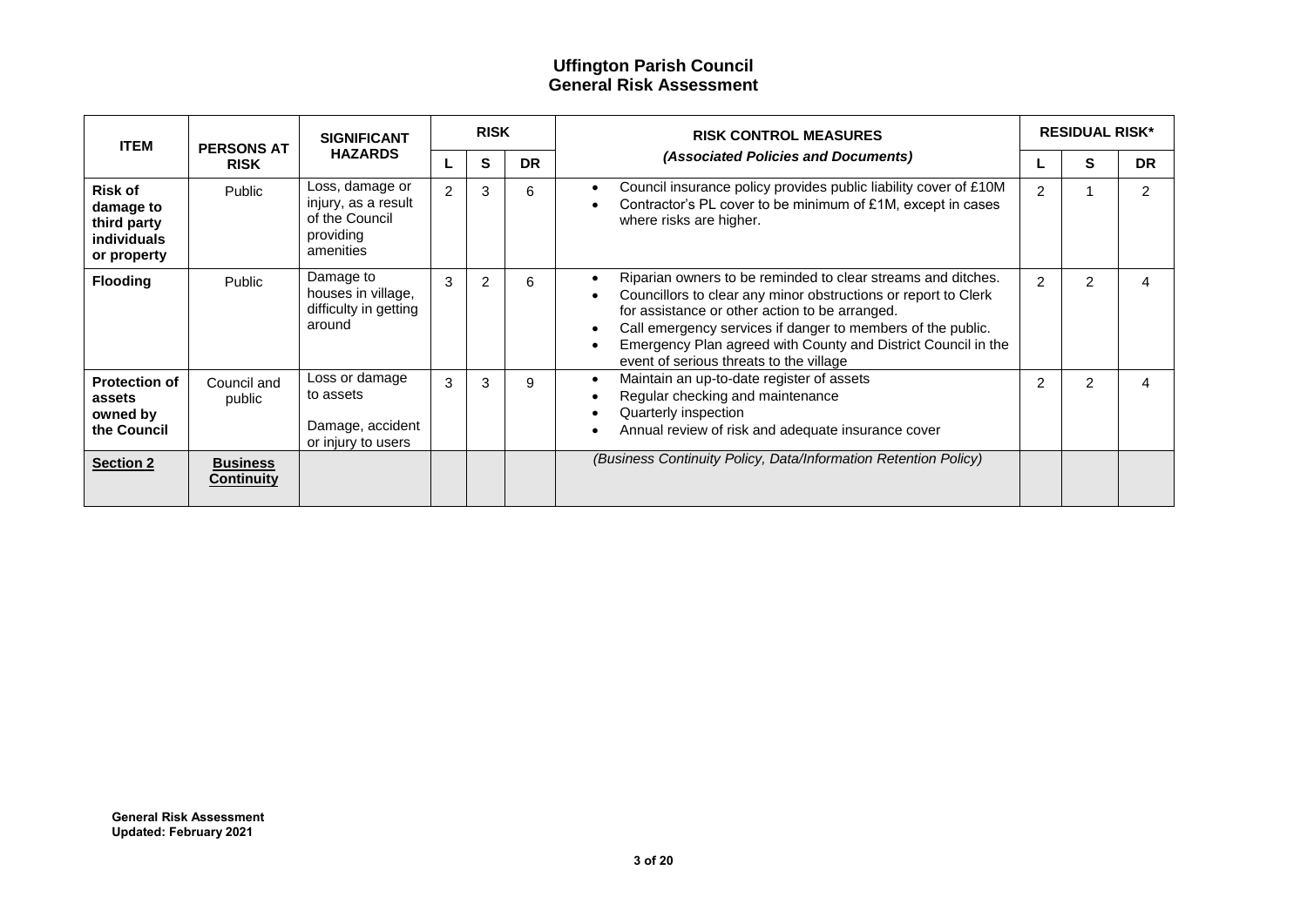| <b>ITEM</b>                       | <b>PERSONS AT</b> | <b>SIGNIFICANT</b>                                                                                      |                | <b>RISK</b> |           | <b>RISK CONTROL MEASURES</b>                                                                                                                                                                                                                                                                                                                                                                                                                                                                                                                                                                                                                                                                                                                                                                                                                                                                                                                                                                                                                                                                                                                                          | <b>RESIDUAL RISK*</b> |                |                |  |  |
|-----------------------------------|-------------------|---------------------------------------------------------------------------------------------------------|----------------|-------------|-----------|-----------------------------------------------------------------------------------------------------------------------------------------------------------------------------------------------------------------------------------------------------------------------------------------------------------------------------------------------------------------------------------------------------------------------------------------------------------------------------------------------------------------------------------------------------------------------------------------------------------------------------------------------------------------------------------------------------------------------------------------------------------------------------------------------------------------------------------------------------------------------------------------------------------------------------------------------------------------------------------------------------------------------------------------------------------------------------------------------------------------------------------------------------------------------|-----------------------|----------------|----------------|--|--|
|                                   | <b>RISK</b>       | <b>HAZARDS</b>                                                                                          |                | ${\bf S}$   | <b>DR</b> | (Associated Policies and Documents)                                                                                                                                                                                                                                                                                                                                                                                                                                                                                                                                                                                                                                                                                                                                                                                                                                                                                                                                                                                                                                                                                                                                   | L                     | S.             | <b>DR</b>      |  |  |
| <b>Statutory</b><br><b>Duties</b> | Council           | Loss of Clerk<br>results in<br>inability to<br>complete statutory<br>actions and<br>returns             |                | 3           | 3         | Annual VAT return must be completed annually<br>$\bullet$<br>May ask to defer<br>or<br>Employ RBS to carry this out as MTD is an integral part<br>of the accounting software which compiles the return<br>automatically.<br>External audit information to be prepared manually by a<br>$\bullet$<br>councillor if time critical<br>Agree revised internal audit date (there is the ability to flex<br>$\bullet$<br>Internal Audit date)<br>Holding at least 3 council meetings per year plus holding an<br>$\bullet$<br>Annual Assembly<br>Preparing the AGAR (Annual Governance and Accounting<br>$\bullet$<br>Return)<br>Ensuring the proper exercise of electors' rights as part of the<br>$\bullet$<br>year end process including:<br>Affording the opportunity to inspect the accounts or<br>books<br>Display or publish any notices and statements of<br>account required by Audit<br>Commission Act 1998, or any superseding legislation, and the<br>$\bullet$<br>Accounts and Audit Regulations.<br>Personnel Comply with employment law<br>$\bullet$<br>Ensure all councillors understand their legal position and<br>powers; through training if necessary, |                       | 2              | 2              |  |  |
| <b>Data Access</b>                | <b>Council</b>    | Loss of Clerk's<br>computer results<br>in Inability to<br>complete day-to-<br>day digital<br>operations | $\overline{2}$ | 3           | 6         | Clerk's computer(s) to be backed-up in accordance with<br>$\bullet$<br>policy with one back-up kept off-site. Backup data is then<br>accessible on other computers.<br>Nominated councillor(s) have access to backup data and all<br>$\bullet$<br>councillors and Clerk's email accounts<br>All necessary passwords held by Clerk and Chair                                                                                                                                                                                                                                                                                                                                                                                                                                                                                                                                                                                                                                                                                                                                                                                                                           | 1                     | $\overline{2}$ | $\overline{2}$ |  |  |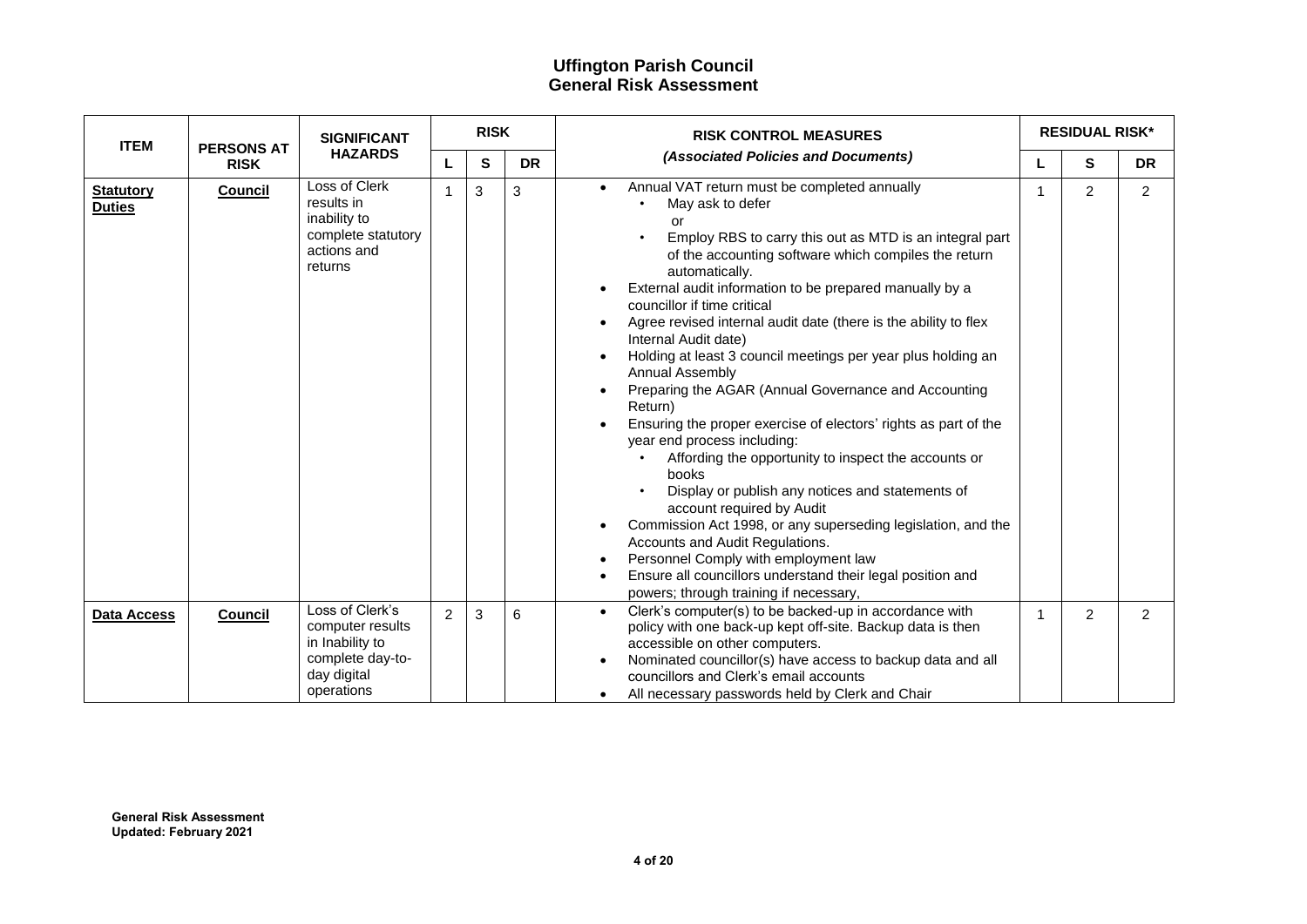| <b>ITEM</b>                                                | <b>PERSONS AT</b> | <b>SIGNIFICANT</b>                                                                           |                | <b>RISK</b>    |                | <b>RISK CONTROL MEASURES</b>                                                                                                                                                                                                                                                                                                                                                                                                                                                                                                 | <b>RESIDUAL RISK*</b> |                |                |  |  |
|------------------------------------------------------------|-------------------|----------------------------------------------------------------------------------------------|----------------|----------------|----------------|------------------------------------------------------------------------------------------------------------------------------------------------------------------------------------------------------------------------------------------------------------------------------------------------------------------------------------------------------------------------------------------------------------------------------------------------------------------------------------------------------------------------------|-----------------------|----------------|----------------|--|--|
|                                                            | <b>RISK</b>       | <b>HAZARDS</b>                                                                               | L              | ${\bf S}$      | <b>DR</b>      | (Associated Policies and Documents)                                                                                                                                                                                                                                                                                                                                                                                                                                                                                          | L                     | S              | <b>DR</b>      |  |  |
| <b>FOI</b><br><b>Requests</b>                              | Council           | Loss of Clerk<br>results in inability<br>to respond to FOI<br>requests in a<br>timely manner |                | $\overline{c}$ | $\overline{c}$ | Master copies held by Clerk of all<br>$\bullet$<br>Emails<br><b>Other Documents</b><br>Access to all data subject to FOI enquiries maintained as for<br>$\bullet$<br>Data Access (above)<br>Document retention policy ensures all relevant documents<br>$\bullet$<br>archived and retained                                                                                                                                                                                                                                   |                       | 1              | 1              |  |  |
| <b>Maintenance</b><br>of Accounts                          | <b>Council</b>    | Loss of Clerk<br>results in inability<br>to maintain<br>financial accounts                   | $\overline{1}$ | 3              | 3              | Account data held in RBS Alpha operated only by Clerk and<br>$\bullet$<br>regular data backup includes account data.<br>Backup data can be used to continue operating the account<br>by one of the following methods (dependent on availability<br>and skills of replacement clerk):<br>Offsite backup data can be accessed by installation of<br>Alpha software on a different computer.<br>or<br>RBS can export backup data to a spreadsheet to<br>create a temporary cashbook.<br>or<br>RBS contracted to operate account | $\mathbf{1}$          | $\overline{2}$ | 2              |  |  |
| <b>Payments</b>                                            | Council           | Loss of Clerk<br>results in inability<br>to pay invoices                                     | $\overline{1}$ | 3              | 3              | Most paid manually by BACS through TSB account which has<br>$\bullet$<br>clerk and multiple councillors able to set up and authorise<br>Fallback maintained through cheque book with multiple<br>$\bullet$<br>councillor signatories<br>Cheque book held in village (by Chair or nominated<br>councillor)                                                                                                                                                                                                                    | $\mathbf{1}$          | $\mathcal{P}$  | $\overline{2}$ |  |  |
| <b>Enquiries/</b><br>requests<br>from the<br><b>Public</b> | Council           | Loss of Clerk<br>results in inability<br>to respond to<br>public in a timely<br>manner       | $\overline{1}$ | $\overline{c}$ | $\overline{2}$ | All councillor and clerk email official contact addresses can be<br>$\bullet$<br>used for access by the public<br>Access to clerk and all councillors email accounts possible via<br>$\bullet$<br>webmail with passwords held securely by Clerk and AN Other<br>All data access passwords held by Clerk and Chair<br>$\bullet$                                                                                                                                                                                               | $\mathbf{1}$          | 1              | $\mathbf{1}$   |  |  |
| Quorum                                                     | <b>Council</b>    | Loss of councillors<br>results in inability<br>to function                                   |                | 3              | 3              | Loss of quorum number of councillors (quorum is 1/3 of the<br>council or 3, whichever is the greater). For UPC it is 3.<br>Activate process with VOWHDC for dealing with this situation.<br>Vale will draft in District Councillors to make up to quorate<br>number until such time as new Parish Councillors can be co-<br>opted.<br>Seek to co-opt additional councillors as a matter of urgency<br>$\bullet$                                                                                                              | 1                     | $\overline{2}$ | 2              |  |  |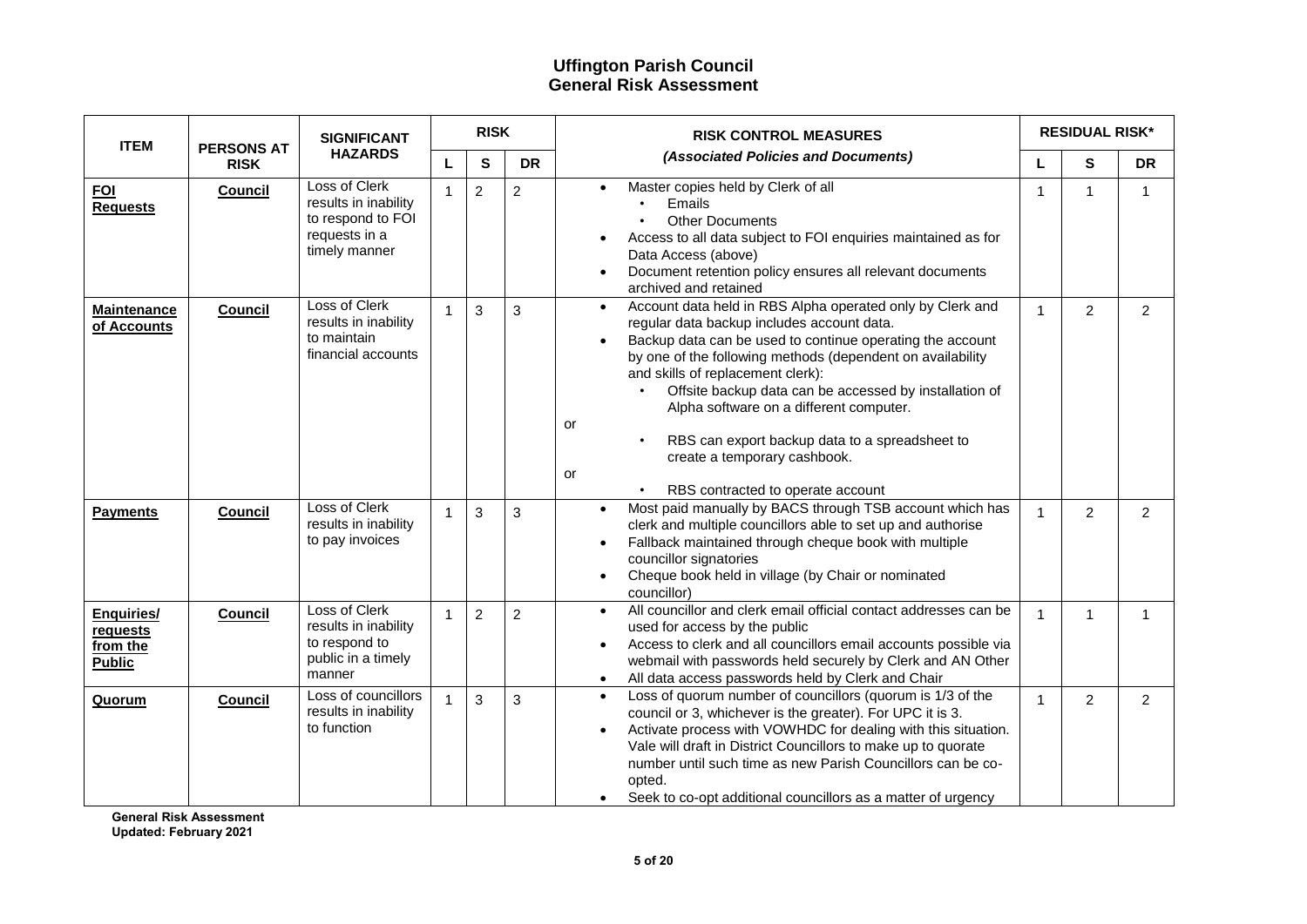| <b>ITEM</b>                                | <b>PERSONS AT</b>                   | <b>SIGNIFICANT</b><br><b>HAZARDS</b>                     |                | <b>RISK</b>    |           | <b>RISK CONTROL MEASURES</b>                                                                                                                                                                                                                                                                                                                              | <b>RESIDUAL RISK*</b> |                |           |  |
|--------------------------------------------|-------------------------------------|----------------------------------------------------------|----------------|----------------|-----------|-----------------------------------------------------------------------------------------------------------------------------------------------------------------------------------------------------------------------------------------------------------------------------------------------------------------------------------------------------------|-----------------------|----------------|-----------|--|
|                                            | <b>RISK</b>                         |                                                          |                | $\mathbf{s}$   | <b>DR</b> | (Associated Policies and Documents)                                                                                                                                                                                                                                                                                                                       | L                     | S              | <b>DR</b> |  |
| <b>Village</b><br><b>Maintenance</b>       | Councillors,<br>Clerk and<br>public | Inability to ensure<br>safety of Council<br>owned assets | $\overline{2}$ | 3              | 6         | Councillors or Clerk can, subject to funding being available,<br>$\bullet$<br>task contractors to deal with any immediate dangers.<br>Maintain sufficient financial reserves<br>$\bullet$<br>Councillors or Clerk can ask village volunteers, subject to<br>$\bullet$<br>them having suitable tools and equipment, to deal with any<br>immediate dangers. | -1                    | $\overline{2}$ | 2         |  |
| <b>Section 3</b>                           | <b>Financial</b>                    |                                                          |                |                |           | (Financial Regulations, Anti-Fraud Policy)                                                                                                                                                                                                                                                                                                                |                       |                |           |  |
| Precept                                    | Councillors,<br>Clerk and<br>public | Consequential<br>loss of income or<br>overspend          | 2              | 3              | 6         | Quarterly review against expenditure and budget (Clerk/RFO<br>$\bullet$<br>and nominated Councillor)<br>Reserves held to cover min 6 to max 18 month's expenditure<br>$\bullet$                                                                                                                                                                           | 1                     | 3              | 3         |  |
| <b>Banking</b>                             | Councillors,<br>Clerk and<br>public | Inconsistency in<br>accounts                             | $\overline{2}$ | 3              | 6         | Bank accounts reconciled monthly by Clerk/RFO<br>Accounts reviewed quarterly by nominated Councillor)<br>Proprietary Accounting System (Alpha) with built-in audit trail<br>At least two internal audits in any financial year<br>Mandatory annual external Audit                                                                                         | -1                    | 3              | 3         |  |
| <b>Electronic</b><br><b>Banking</b>        | Councillors,<br>Clerk and<br>public | Loss through<br>theft/fraud                              | $\overline{2}$ | $\overline{4}$ | 8         | Dual authorisation of all payments made electronically<br>$\bullet$<br>Payees bank details to be cross checked to written document<br>(eg, invoice) by second authoriser<br>Secure storage of passwords and PIN numbers in accordance<br>with the Financial Regulations                                                                                   | -1                    |                | -1        |  |
| Cash /<br><b>Cheques</b>                   | Councillors,<br>Clerk and<br>public | Loss through theft                                       | $\overline{2}$ | $\overline{2}$ | 4         | Fidelity Insurance for loss<br>Minimise use of cash<br>Reviewed quarterly (Clerk/RFO and nominated Councillor)<br>Reduced use of cheques due to electronic banking<br>$\bullet$                                                                                                                                                                           | 1                     |                | -1        |  |
| <b>Financial</b><br>control and<br>records | Councillors.<br>Clerk and<br>public | $Loss - actual or$<br>by discrepancy                     | 2              | 3              | 6         | Quarterly review of financial records (Clerk/RFO and<br>$\bullet$<br>nominated Councillor)<br>Maintain paper bank statements<br>Monthly statement of bank position by RFO<br>Annual Internal and External audit<br>Financial Regulations to be implemented by Clerk and checked                                                                           |                       | 3              | 3         |  |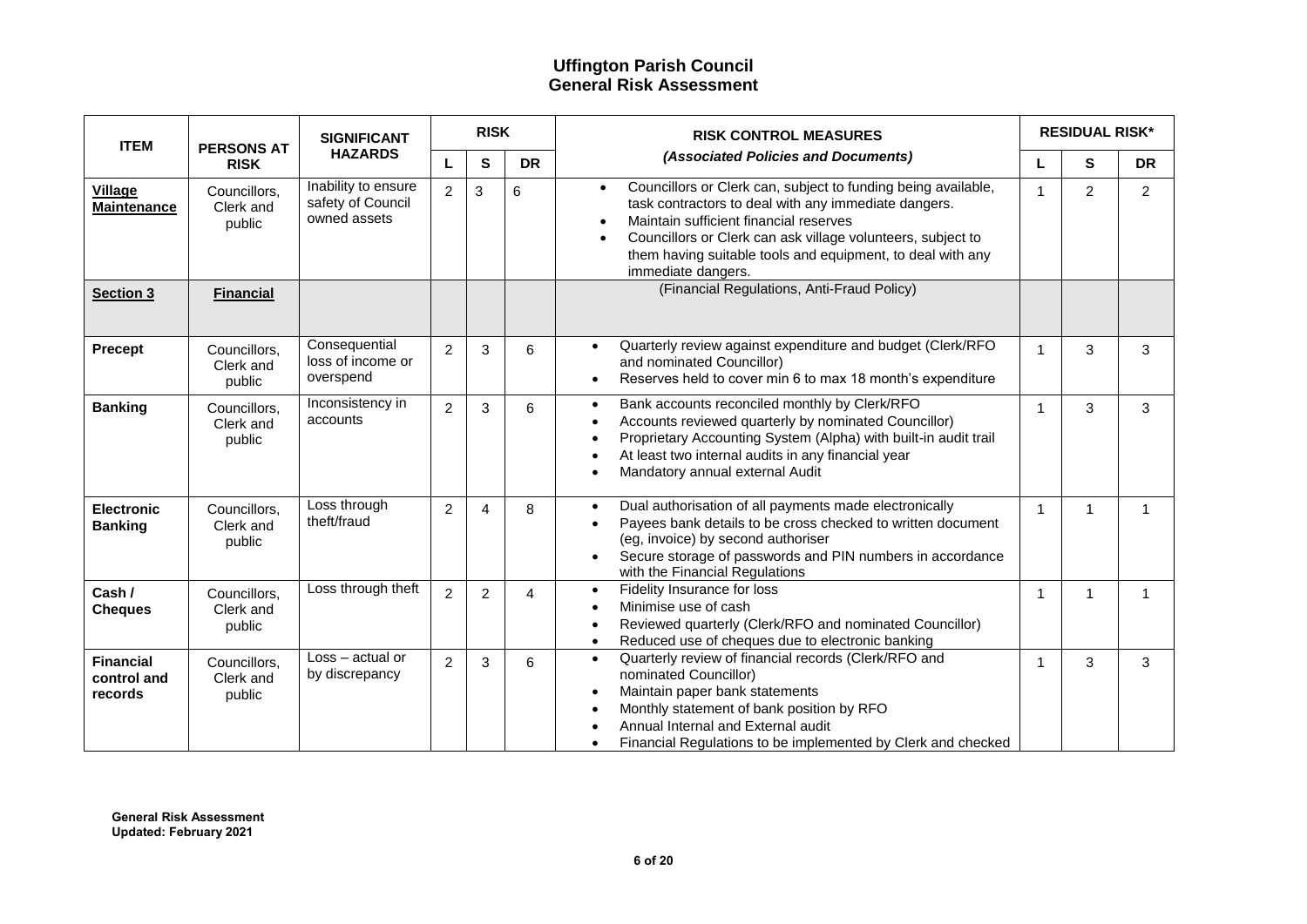| <b>ITEM</b>                                                   | <b>PERSONS AT</b>                       | <b>SIGNIFICANT</b>                                                             |                | <b>RISK</b>    |           | <b>RISK CONTROL MEASURES</b>                                                                                                                                                                                                                                                                                                                                                                                                                                                                                                   | <b>RESIDUAL RISK*</b> |               |                |  |
|---------------------------------------------------------------|-----------------------------------------|--------------------------------------------------------------------------------|----------------|----------------|-----------|--------------------------------------------------------------------------------------------------------------------------------------------------------------------------------------------------------------------------------------------------------------------------------------------------------------------------------------------------------------------------------------------------------------------------------------------------------------------------------------------------------------------------------|-----------------------|---------------|----------------|--|
|                                                               | <b>RISK</b>                             | <b>HAZARDS</b>                                                                 |                | S              | <b>DR</b> | (Associated Policies and Documents)                                                                                                                                                                                                                                                                                                                                                                                                                                                                                            | L                     | s             | <b>DR</b>      |  |
| Annual<br>Return                                              | Councillors,<br>Clerk and<br>public     | Late or incomplete<br>return                                                   | $\mathfrak{D}$ | $\overline{2}$ | 4         | RFO to prepare and submit to Council on time, per external<br>auditor timetable<br>Council to approve on time, per external auditor timetable<br>Recommendations implemented                                                                                                                                                                                                                                                                                                                                                   |                       |               |                |  |
| <b>Risks to</b><br><b>Council</b>                             | Council                                 | Legal challenges<br>on Council<br>procedures,<br>expenditure and<br>activities | $\mathfrak{D}$ | 3              | 6         | Councillors and employees declare interests as appropriate<br>Expenditure to be within legal powers of Council, and properly<br>authorised<br>Complaints policy in place<br>Minutes published initially on website as drafts and replaced<br>when formally approved<br>Compliance with Transparency Code<br>Annual review of risk and asset registers, insurance level,<br>standing orders, finance regulations, accounts and the General<br>Power of Competence<br>Regular rolling reviews of Council policies and procedures |                       | $\mathcal{P}$ | $\mathfrak{p}$ |  |
| <b>Risks to</b><br>Council as<br>landowner /<br>Trustee, etc. | Council and<br>other bodies<br>involved | Financial, legal,<br>public liability                                          | $\mathcal{S}$  | 3              | 9         | Ensure all relevant bodies (e.g., Village hall, Sports Club, Tom<br>Brown's Schoolroom / Museum) carry adequate insurance                                                                                                                                                                                                                                                                                                                                                                                                      |                       | 3             | 3              |  |
| Section 4                                                     | Data<br>protection /<br><b>GDPR</b>     |                                                                                |                |                |           | (GDPR Data Protection Policy, Information Security Policy)                                                                                                                                                                                                                                                                                                                                                                                                                                                                     |                       |               |                |  |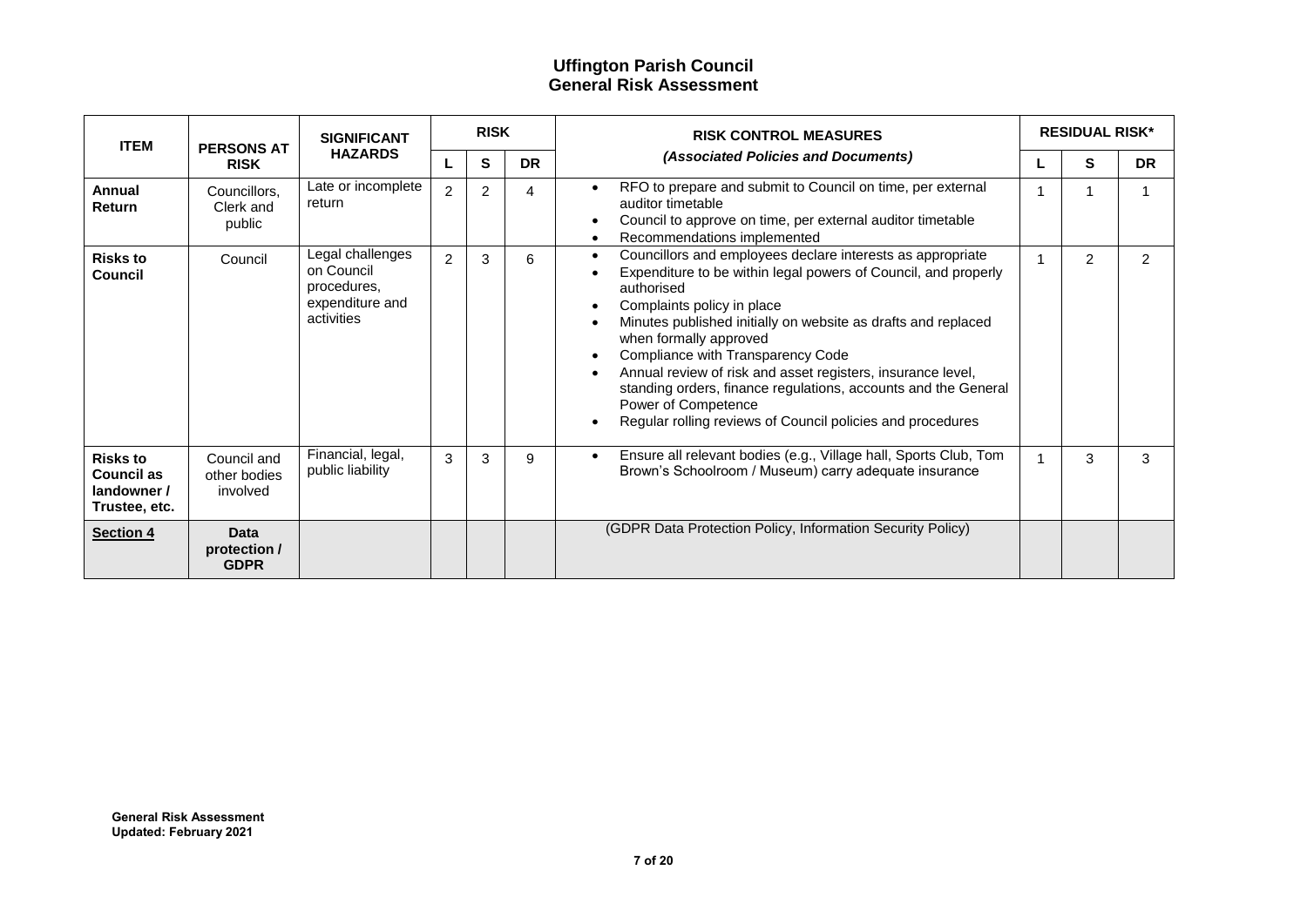| <b>ITEM</b>                                           | <b>PERSONS AT</b>                                           | <b>SIGNIFICANT</b>                                                                                                                                    |                | <b>RISK</b>    |           | <b>RISK CONTROL MEASURES</b>                                                                                                                                                                                                                                                                                                                                                                                                                                                                                                                                                                                                                                                                                                                                                                                                                                                                                                                                                                                                                                                                                                     | <b>RESIDUAL RISK*</b> |                |                |  |
|-------------------------------------------------------|-------------------------------------------------------------|-------------------------------------------------------------------------------------------------------------------------------------------------------|----------------|----------------|-----------|----------------------------------------------------------------------------------------------------------------------------------------------------------------------------------------------------------------------------------------------------------------------------------------------------------------------------------------------------------------------------------------------------------------------------------------------------------------------------------------------------------------------------------------------------------------------------------------------------------------------------------------------------------------------------------------------------------------------------------------------------------------------------------------------------------------------------------------------------------------------------------------------------------------------------------------------------------------------------------------------------------------------------------------------------------------------------------------------------------------------------------|-----------------------|----------------|----------------|--|
|                                                       | <b>RISK</b>                                                 | <b>HAZARDS</b>                                                                                                                                        | L              | S              | <b>DR</b> | (Associated Policies and Documents)                                                                                                                                                                                                                                                                                                                                                                                                                                                                                                                                                                                                                                                                                                                                                                                                                                                                                                                                                                                                                                                                                              | L                     | S              | <b>DR</b>      |  |
| <b>Handling of</b><br>information                     | The Council,<br>general public<br>and<br>contractors        | Loss (or misuse)<br>of data ('data<br>breach') could<br>lead to a fine by<br>the ICO,<br>compensation to<br>individuals and<br>reputational<br>damage | 3              | $\overline{4}$ | 12        | All Councillors and the Clerk have carried out an information<br>$\bullet$<br>audit on electronic and hard copy data, to understand who<br>holds personal data; all unnecessary data has been cleansed<br>and the data held by Councillors will be limited<br>All data (electronic and paper) is kept securely, with locked<br>cabinets, personal log-ins and encryption of sensitive<br>documents where necessary<br>An information audit carried out on any change of councillors to<br>ensure any records retained<br>The Council does not hold any sensitive personal data, except<br>$\bullet$<br>as relates to employees<br>A revised Data Protection policy has been approved, including<br>a policy and safeguards on IT matters and guidance on<br>handling subject access and FOI requests, and for handling<br>data breaches. Privacy Notices for the general public and<br>contractors have been made available, stating what data is<br>held and for what purpose<br>A new Information Security policy has been approved<br>Privacy notices maintained covering use of personal data by<br>$\bullet$<br>the Council | 1                     | 4              | $\overline{4}$ |  |
| <b>Handling of</b><br>information<br><b>Section 5</b> | Clerk, Council<br>and general<br>public<br><b>Personnel</b> | The Clerk is<br>appointed as<br>Clerk / RFO to<br>more than one<br>council                                                                            | $\overline{2}$ | $\overline{4}$ | 8         | All data (electronic and paper) for each council is to be kept<br>$\bullet$<br>separate from other councils<br>The Clerk will always be conscious of the potential damage<br>from sharing information with other councils, including e-mail<br>addresses<br>(Health and Safety Policy, Volunteer Policy, Dignity at Work Policy)                                                                                                                                                                                                                                                                                                                                                                                                                                                                                                                                                                                                                                                                                                                                                                                                 | $\overline{1}$        | 4              | $\overline{4}$ |  |
|                                                       |                                                             |                                                                                                                                                       |                |                |           |                                                                                                                                                                                                                                                                                                                                                                                                                                                                                                                                                                                                                                                                                                                                                                                                                                                                                                                                                                                                                                                                                                                                  |                       |                |                |  |
| <b>Employees</b>                                      | Clerk / RFO<br>and any other<br>employed<br>personnel       | Accident or injury                                                                                                                                    | $\overline{2}$ | 3              | 6         | Annual review of health & safety policy and associated<br>$\bullet$<br>requirements<br>Annual review of adequate employee liability insurance cover<br>$\bullet$<br>(E10M)<br>Where applicable:<br>Provision of safety equipment and training in its use<br>Regular inspection and servicing of equipment used<br>Use of warning cones/signs on roads                                                                                                                                                                                                                                                                                                                                                                                                                                                                                                                                                                                                                                                                                                                                                                            | 1                     | $\overline{2}$ | $\overline{2}$ |  |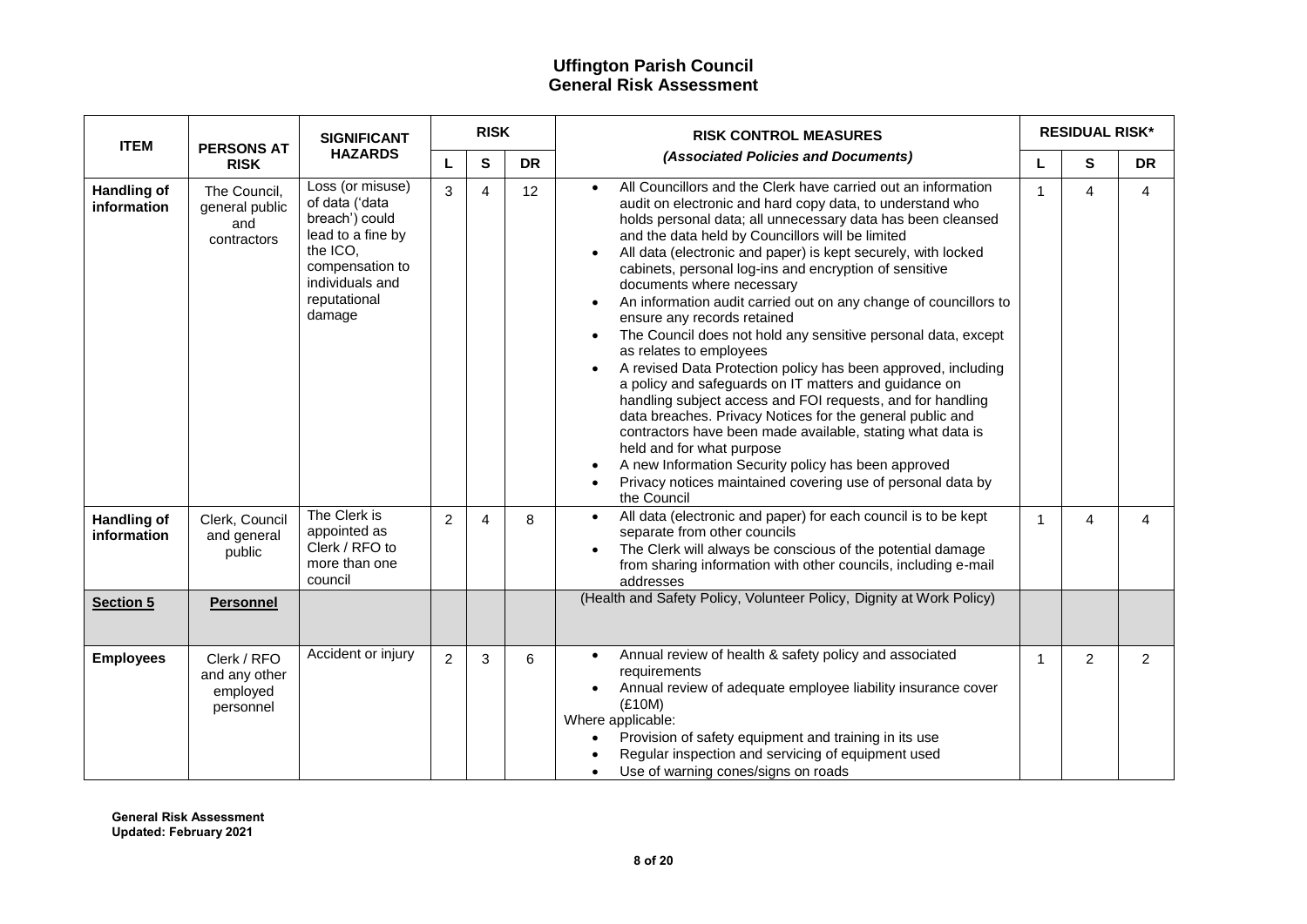| <b>ITEM</b>                                            |                                                       | <b>SIGNIFICANT</b><br><b>HAZARDS</b>         |                | <b>RISK</b>         |                | <b>RISK CONTROL MEASURES</b>                                                                                                                                                                                                                                                                                                                                                                                                                                                               | <b>RESIDUAL RISK*</b> |                |           |  |
|--------------------------------------------------------|-------------------------------------------------------|----------------------------------------------|----------------|---------------------|----------------|--------------------------------------------------------------------------------------------------------------------------------------------------------------------------------------------------------------------------------------------------------------------------------------------------------------------------------------------------------------------------------------------------------------------------------------------------------------------------------------------|-----------------------|----------------|-----------|--|
|                                                        | <b>PERSONS AT</b><br><b>RISK</b>                      |                                              |                | $\mathbf{s}$        | <b>DR</b>      | (Associated Policies and Documents)                                                                                                                                                                                                                                                                                                                                                                                                                                                        | L                     | S              | <b>DR</b> |  |
| <b>Employees</b>                                       | Clerk / RFO<br>and any other<br>employed<br>personnel | Legal / business                             | $\overline{2}$ |                     | $\overline{2}$ | Contracts to be in place and reviewed regularly<br>$\bullet$<br>Salary and other payments in line with national scales and<br>reviewed annually<br>Tax / NI and VAT up-to-date with HMRC                                                                                                                                                                                                                                                                                                   |                       |                |           |  |
| <b>Employment</b><br>– Lone<br>Working                 | Council, Clerk<br>and Public<br><b>Clerk</b>          | 1. Lone working.<br>2. Working from<br>home. | $\overline{2}$ | 3<br>$\overline{2}$ | 6<br>2         | Implement policy that members of the public will only be met to<br>view documents at the home of a councillor with two members<br>of the Council (including the Clerk) present<br>When meeting contractors, Clerk to make arrangements to be<br>accompanied (as above) and should never meet a contractor /<br>member of the public alone<br>Clerk to notify Council of any issues within the working<br>environment requiring action, to comply with employment<br>regulations(e.g., DSE) |                       | 3              | 3         |  |
| <b>Risks to</b><br><b>Parish</b><br><b>Councillors</b> | Councillors                                           | Accident or injury<br>on Council<br>business |                | 3                   | 3              | Councillor activities limited to acceptable low risk levels; check<br>with the Clerk if in doubt<br>Annual review of public liability insurance level (£10M)<br>Where applicable:<br>Provision of safety equipment and training in its use<br>$\bullet$<br>Regular inspection and servicing of equipment used<br>Use of warning cones/signs on roads                                                                                                                                       |                       |                |           |  |
| <b>Risks to</b><br>volunteers                          | Public /<br>volunteers                                | Accident or injury<br>on Council<br>business | $\overline{2}$ | 3                   | 6              | Volunteer names and activities to be understood and agreed<br>$\bullet$<br>by Council<br>Annual review of public liability insurance level (£10M)<br>Where applicable:<br>Provision of safety equipment and training in its use<br>Regular inspection and servicing of equipment used<br>Use of warning cones/signs on roads                                                                                                                                                               |                       | $\overline{2}$ | 2         |  |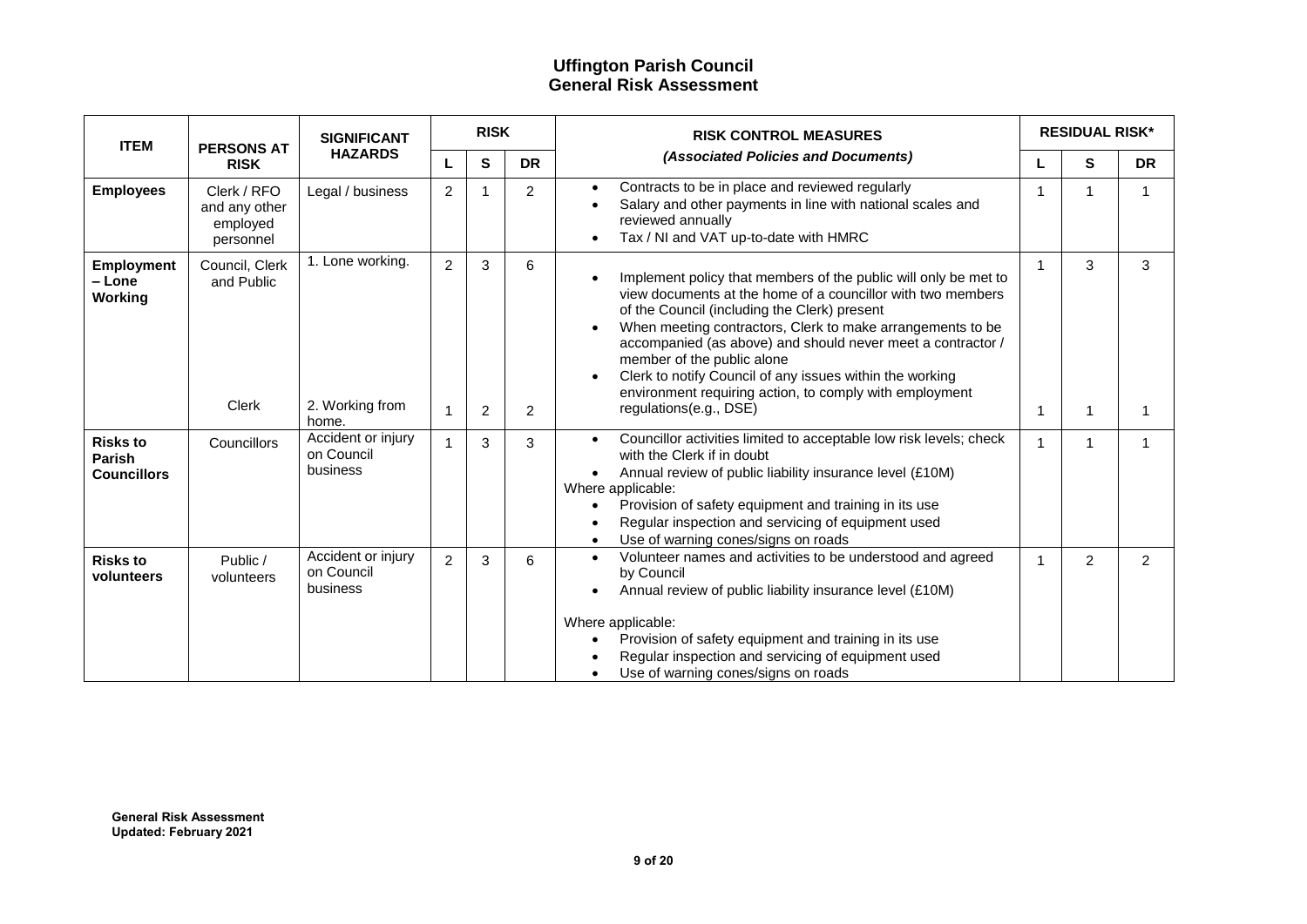| <b>ITEM</b>                                                                                                                                                               | <b>PERSONS AT</b>                                                      | <b>SIGNIFICANT</b>                                                                                                                               |                                  | <b>RISK</b>         |                | <b>RISK CONTROL MEASURES</b>                                                                                                                                                                                                                                                                                     | <b>RESIDUAL RISK*</b> |                |                      |  |  |
|---------------------------------------------------------------------------------------------------------------------------------------------------------------------------|------------------------------------------------------------------------|--------------------------------------------------------------------------------------------------------------------------------------------------|----------------------------------|---------------------|----------------|------------------------------------------------------------------------------------------------------------------------------------------------------------------------------------------------------------------------------------------------------------------------------------------------------------------|-----------------------|----------------|----------------------|--|--|
|                                                                                                                                                                           | <b>RISK</b>                                                            | <b>HAZARDS</b>                                                                                                                                   | L                                | ${\bf s}$           | <b>DR</b>      | (Associated Policies and Documents)                                                                                                                                                                                                                                                                              | L                     | S              | <b>DR</b>            |  |  |
| Meetings -<br>usually in<br><b>Village Hall</b>                                                                                                                           | Councillors,<br>Clerk and<br>public                                    | 1. Failing to<br>escape in event of<br>fire.<br>2. Access around<br>doors, entrances<br>and toilets. Risk of<br>trip hazards and<br>obstruction. | $\overline{2}$<br>$\overline{2}$ | $\overline{4}$<br>2 | 8<br>4         | Fire instructions and exits checked at the beginning of each<br>$\bullet$<br>meeting - Chair/Clerk<br>Public informed of action in the event of a fire at the beginning<br>$\bullet$<br>of each meeting - Chair<br>Meeting room, toilets and accesses checked prior to the<br>$\bullet$<br>meeting - Chair/Clerk | 1<br>-1               | Δ<br>-1        | $\overline{4}$<br>-1 |  |  |
| <b>Employees</b>                                                                                                                                                          | Clerk/RFO and<br>any other<br>employed<br>personnel                    | Legal/business                                                                                                                                   | $\overline{2}$                   | $\overline{1}$      | $\overline{2}$ | Contracts to be in place and reviewed regularly<br>$\bullet$<br>Salary and other payments in line with national scales and<br>$\bullet$<br>reviewed annually following performance review<br>Tax and NI up-to-date with HMRC<br>$\bullet$                                                                        | $\mathbf{1}$          | 1              | $\overline{1}$       |  |  |
| Section 6                                                                                                                                                                 | <b>Council</b><br>property                                             |                                                                                                                                                  |                                  |                     |                | (Asset Register, Tree Register, Burial Ground)                                                                                                                                                                                                                                                                   |                       |                |                      |  |  |
| <b>The Old</b><br><b>School</b><br>Room<br>(housing<br><b>Tom</b><br>Brown's<br><b>School</b><br>Museum),<br>including<br>external<br>grass, bench<br>and museum<br>sign) | All                                                                    | Loss or damage<br>or loss of UMT<br>property                                                                                                     | $\overline{2}$                   | 3                   | 6              | UMT public liability cover in place for UMT and TBSM property<br>$\bullet$                                                                                                                                                                                                                                       | $\mathbf{1}$          | 3              | 3                    |  |  |
| Access                                                                                                                                                                    | General<br>public,<br>including<br>Friends,<br>elderly and<br>disabled | Slips and trips on<br>steps, grass and<br>entrance                                                                                               | $\overline{2}$                   | 3                   | 6              | Steps and handrails clean and firm<br>$\bullet$<br>Outside light working<br>Wheel chair access available on path from road<br>New path installed February 2021                                                                                                                                                   | $\mathbf 1$           | $\overline{2}$ | 2                    |  |  |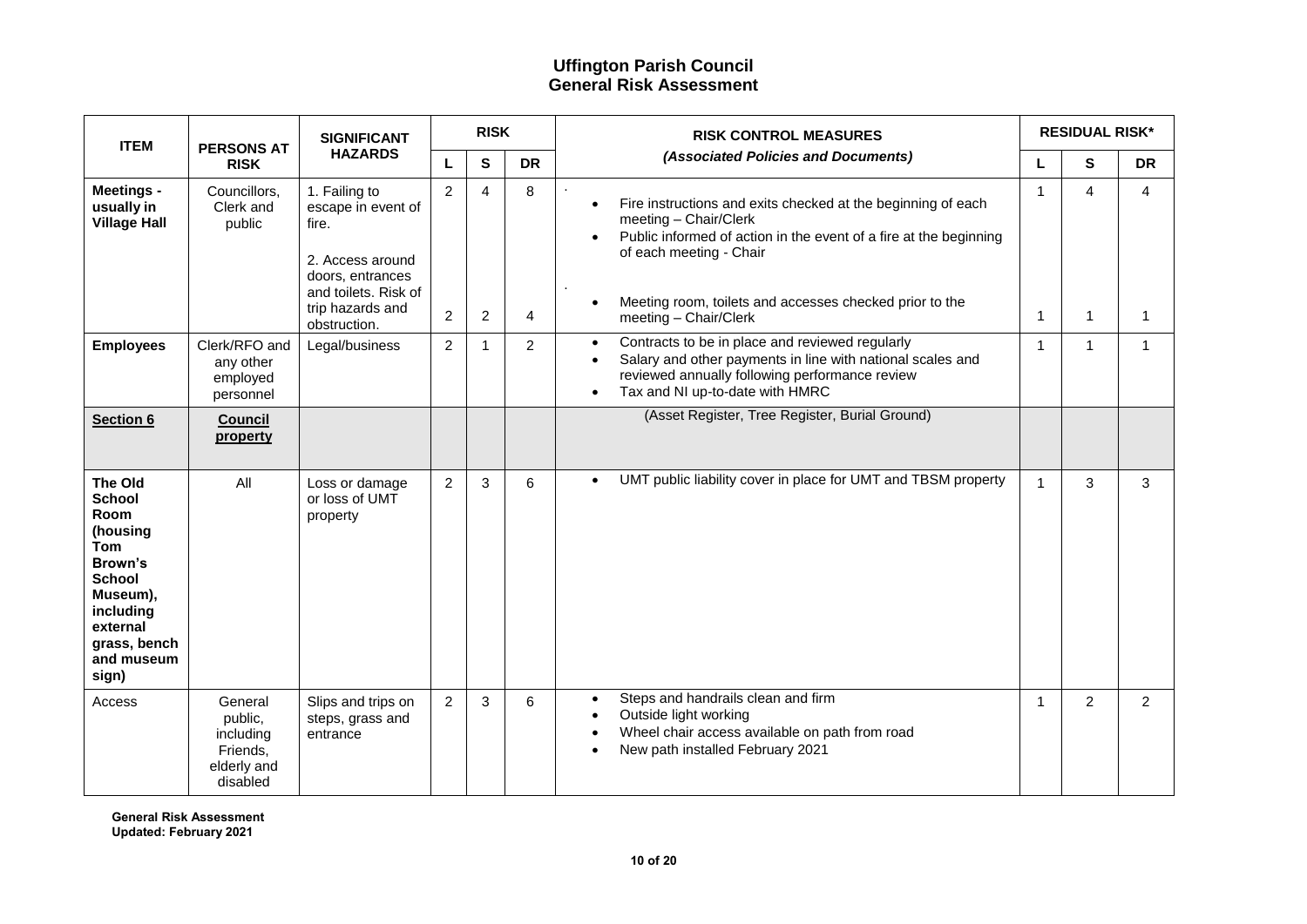| <b>ITEM</b>                                                      | <b>PERSONS AT</b>                                          | <b>SIGNIFICANT</b>                                           |                | <b>RISK</b>    |                | <b>RISK CONTROL MEASURES</b>                                                                                                                                                                                                                                                                                                                                                                                                                | <b>RESIDUAL RISK*</b> |                |                |  |
|------------------------------------------------------------------|------------------------------------------------------------|--------------------------------------------------------------|----------------|----------------|----------------|---------------------------------------------------------------------------------------------------------------------------------------------------------------------------------------------------------------------------------------------------------------------------------------------------------------------------------------------------------------------------------------------------------------------------------------------|-----------------------|----------------|----------------|--|
|                                                                  | <b>RISK</b>                                                | <b>HAZARDS</b>                                               | L              | S              | <b>DR</b>      | (Associated Policies and Documents)                                                                                                                                                                                                                                                                                                                                                                                                         | L                     | S              | <b>DR</b>      |  |
| General<br>maintenance /<br>Fire /<br>Electrical<br>installation | Helpers and<br>visitors $-$ and<br>building itself         | Safety of building,<br>fire and shocks to<br>individuals     | $\overline{2}$ | 3              | 6              | Annual inspection of fire extinguishers, emergency lighting and<br>$\bullet$<br>roof space<br>Routine maintenance, including gutters and downpipes, water<br>ingress<br>Curator / Uffington Museum Trustees (UMT) to report<br>$\bullet$<br>any damage to Parish Council<br>No Smoking and fire/emergency exit signs<br>Parish Council public liability cover in place<br>Annual building survey by Andrew Townsend Architects<br>$\bullet$ | 1                     | $\overline{2}$ | $\overline{2}$ |  |
| General use<br>of building<br><b>Burial</b><br>Ground            | Helpers and<br>visitors                                    | Slips and trips                                              | $\mathbf{1}$   | 3              | 3              | Routine maintenance and checking of building by helpers<br>$\bullet$<br>Parish Council public liability cover in place<br>UMT insurance cover for Trustees, Friends and visitors<br>Friends insurance cover in place for Friends<br>Comprehensive set of instructions (including personal safety)<br>for Friends on duty<br>(Burial Ground Policy)                                                                                          | -1                    | 1              | -1             |  |
| Access                                                           | General<br>public,<br>including<br>elderly and<br>disabled | Slips and trips                                              | $\mathbf{1}$   | 3              | 3              | Ensure gate free of obstacles (path is part of the Churchyard)<br>Parish Council public liability cover in place                                                                                                                                                                                                                                                                                                                            | 1                     | 1              | $\overline{1}$ |  |
| Personal<br>injury                                               | Councillors,<br>volunteers and<br>contractors              | Injury during<br>maintenance,<br>grave digging and<br>mowing | $\overline{1}$ | $\overline{2}$ | $\overline{2}$ | Open graves to be made safe<br>$\bullet$<br>Regular checks on memorials to ensure they are secure<br>(topple test)<br>Parish Council public liability cover in place<br>Contractor to have own insurance<br>$\bullet$                                                                                                                                                                                                                       | -1                    |                | -1             |  |
| Conduct                                                          | Parish Council                                             | Claims relating to<br>conduct of burial<br>ground            |                | 3              | 3              | Relevant regulations, fees, layout plan etc to be on notice<br>$\bullet$<br>board, with contact details for responsible Cllr<br>Proper records to be kept and audited<br>Regular audit of records by competent person<br>Parish Council public liability cover in place                                                                                                                                                                     | 1                     | 1              | $\overline{1}$ |  |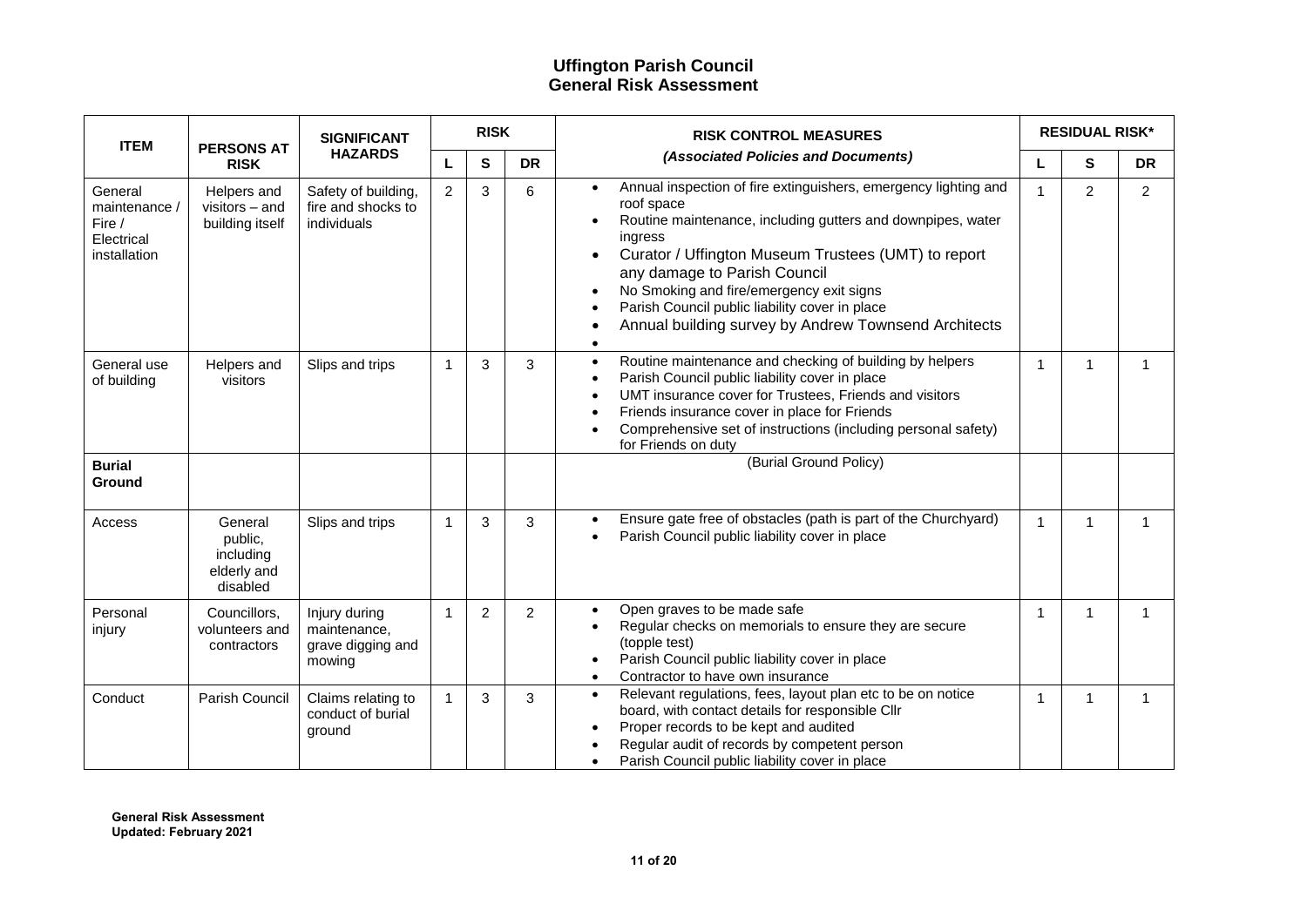| <b>ITEM</b>                                          | <b>PERSONS AT</b>                                              | <b>SIGNIFICANT</b><br><b>HAZARDS</b>                                                                                                                         | <b>RISK</b>    |                |                | <b>RISK CONTROL MEASURES</b>                                                                                                                                                                                                                                                                                                                                                                                                                                                                                                                                                                                                                                                       |             | <b>RESIDUAL RISK*</b> |           |  |  |
|------------------------------------------------------|----------------------------------------------------------------|--------------------------------------------------------------------------------------------------------------------------------------------------------------|----------------|----------------|----------------|------------------------------------------------------------------------------------------------------------------------------------------------------------------------------------------------------------------------------------------------------------------------------------------------------------------------------------------------------------------------------------------------------------------------------------------------------------------------------------------------------------------------------------------------------------------------------------------------------------------------------------------------------------------------------------|-------------|-----------------------|-----------|--|--|
|                                                      | <b>RISK</b>                                                    |                                                                                                                                                              |                | S              | <b>DR</b>      | (Associated Policies and Documents)                                                                                                                                                                                                                                                                                                                                                                                                                                                                                                                                                                                                                                                | L           | S                     | <b>DR</b> |  |  |
| Fraud                                                | Parish Council                                                 | Fraud regarding<br>burial fees and<br>payments                                                                                                               |                | $\overline{2}$ | 2              | Annual audit of account<br>$\bullet$<br>Parish Council Fidelity insurance                                                                                                                                                                                                                                                                                                                                                                                                                                                                                                                                                                                                          |             |                       |           |  |  |
| <b>Allotments</b>                                    | Public and<br>allotment<br>holders                             | Injury when<br>accessing site, or<br>on site, or when<br>passing through<br>on footpath.                                                                     |                | $\overline{2}$ | $\overline{2}$ | Bridge on footpath over stream to be inspected by a councillor<br>$\bullet$<br>every 3 months and damage reported (as footpaths above).<br>Allotment holders to be reminded to carry mobile phones to<br>$\bullet$<br>summon assistance if injured on site<br>Tenants notified that Parish Council public liability insurance<br>does not cover plots which are the subject of a tenancy<br>agreement with the Parish Council<br>Parish Council to maintain separate public liability cover for<br>allotment holders via National Allotment Society<br>All equipment to be kept in a safe condition for the public<br>Public to be reminded to remain on the footpath<br>$\bullet$ | $\mathbf 1$ | 1                     |           |  |  |
| Children's<br>play area,<br>including<br><b>MUGA</b> | Public,<br>especially<br>young children                        | Slips, trips and<br>falls from<br>equipment<br>Equipment<br>becoming<br>unserviceable or<br>not fit for purpose<br>Dog excrement<br>present in<br>playground | 3              |                | 3              | Children under 5 years to be accompanied by a responsible<br>$\bullet$<br>adult<br>Gates to younger children's area to be secured shut when<br>children inside<br>Younger children's area - No access to dogs; sign displayed<br>Warning notice about safety and emergencies sited by Shop<br>Equipment complied with regulations at time of installation, and<br>is inspected annually by RoSPA<br>Council inspections carried out monthly; individual equipments<br>may be taken out of service if necessary.                                                                                                                                                                    | $\mathbf 1$ |                       | -1        |  |  |
| Pond                                                 | Public,<br>especially<br>children and<br>vulnerable<br>persons | Danger of<br>drowning                                                                                                                                        | $\overline{2}$ | 5              | 10             | Life belt and instructions to be available<br>$\bullet$<br>General notice of danger<br>Warning on notice board at Shop<br>Included on Parish Council insurance policy<br>(Impractical to fence all round)                                                                                                                                                                                                                                                                                                                                                                                                                                                                          | -1          | 5                     | 5         |  |  |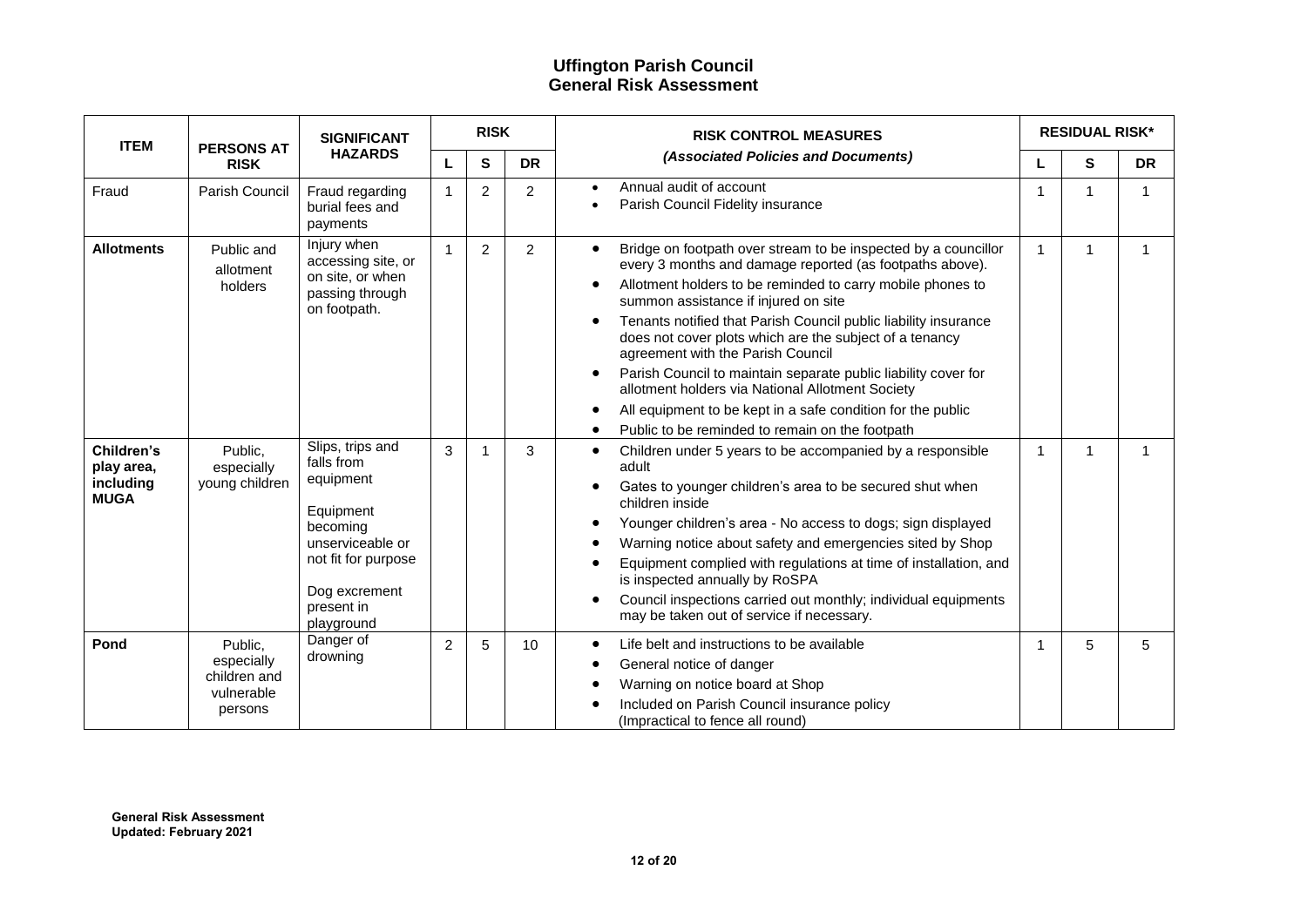| <b>ITEM</b>                                                              | <b>PERSONS AT</b>                                         | <b>SIGNIFICANT</b>                                                                                                                                                                     |                | <b>RISK</b>            |           | <b>RISK CONTROL MEASURES</b>                                                                                                                                                                                                                                                                                                                                                                                                                                                                                                                                                                                                                                                                                                                                                                                                                                                                                                                                               | <b>RESIDUAL RISK*</b> |                |                |
|--------------------------------------------------------------------------|-----------------------------------------------------------|----------------------------------------------------------------------------------------------------------------------------------------------------------------------------------------|----------------|------------------------|-----------|----------------------------------------------------------------------------------------------------------------------------------------------------------------------------------------------------------------------------------------------------------------------------------------------------------------------------------------------------------------------------------------------------------------------------------------------------------------------------------------------------------------------------------------------------------------------------------------------------------------------------------------------------------------------------------------------------------------------------------------------------------------------------------------------------------------------------------------------------------------------------------------------------------------------------------------------------------------------------|-----------------------|----------------|----------------|
|                                                                          | <b>RISK</b>                                               | <b>HAZARDS</b>                                                                                                                                                                         | L              | S                      | <b>DR</b> | (Associated Policies and Documents)                                                                                                                                                                                                                                                                                                                                                                                                                                                                                                                                                                                                                                                                                                                                                                                                                                                                                                                                        | L                     | S              | DR.            |
| Trees                                                                    | Public                                                    | Risk of injury from<br>falling limbs or<br>trees                                                                                                                                       |                | $\boldsymbol{\Lambda}$ | 4         | Survey of all trees (Jubilee Field, Craven Common Mound and<br>burial ground) completed February 2017 and register created<br>Repeat survey every 5 years, but more frequently for specific<br>trees or groups of trees<br>Annual monitoring in between the 5 yearly inspections,<br>register updated, especially those trees with amber or red<br>condition flags<br>Councillors to report any identified damage to the Clerk<br>Follow-up action as required. Parish Council public liability<br>cover in place<br>EMR funding held for any necessary surgery                                                                                                                                                                                                                                                                                                                                                                                                            | $\mathbf{1}$          | 1              | 1              |
| <b>Village Trail</b><br>(Lectern by<br>Shop and<br>information<br>posts) | Public,<br>including<br>young children                    | Slips and trips by<br>Lectern; traffic<br>accidents moving<br>around village and<br>studying posts                                                                                     | $\overline{2}$ | $\boldsymbol{\Lambda}$ | 8         | Slabs installed by lectern to reduce mud and slip risk<br>$\bullet$<br>Warning in leaflet to people following the Trail to keep on<br>$\bullet$<br>pavements or paths and NOT to block any roads<br>Warning to parents in leaflet to supervise children following the<br>$\bullet$<br>Trail                                                                                                                                                                                                                                                                                                                                                                                                                                                                                                                                                                                                                                                                                | $\overline{1}$        | 4              | 4              |
| <b>Defibrillators</b><br>('defibs')                                      | Public,<br>including<br>passers-by<br>(non-<br>residents) | Loss or theft of<br>defibrillators,<br>public unable to<br>access<br>defibrillators when<br>required,<br>mis-use of<br>defibrillators.<br>Defibrillators not<br>working when<br>needed | $\overline{4}$ | $\boldsymbol{\Lambda}$ | 16        | Replacement consumables covered under 8 year contract with<br>$\bullet$<br>supplier wef Jan 2019 for the 6 defibs purchased from Cardiac<br>Science for installation in Uffington (4), Baulking (1) and<br>Woolstone (1); theft and<br>Defibs kept in locked cabinets so not accessible without<br>contacting emergency services, who will provide unlocking<br>code<br>Defibs provide comprehensive instructions to untrained users<br>and will not shock unless medically required<br>Guardians appointed for each defib, with responsibility for<br>checking and simple maintenance<br>Extensive initial programme of awareness / training sessions<br>$\bullet$<br>for all residents<br>Public liability insurance held for defibs. South Central<br>Ambulance Service state PL insurance not required, but all<br>defibs are covered by Cardiac Science indemnity and Parish<br>Council insurance<br>Installed by qualified electrician; next inspection January 2024 | $\mathbf{1}$          | $\overline{2}$ | $\overline{2}$ |
| <b>Section 7</b>                                                         | General<br>Emergencies                                    |                                                                                                                                                                                        |                |                        |           | See appendix/ices for specific risks and measures                                                                                                                                                                                                                                                                                                                                                                                                                                                                                                                                                                                                                                                                                                                                                                                                                                                                                                                          |                       |                |                |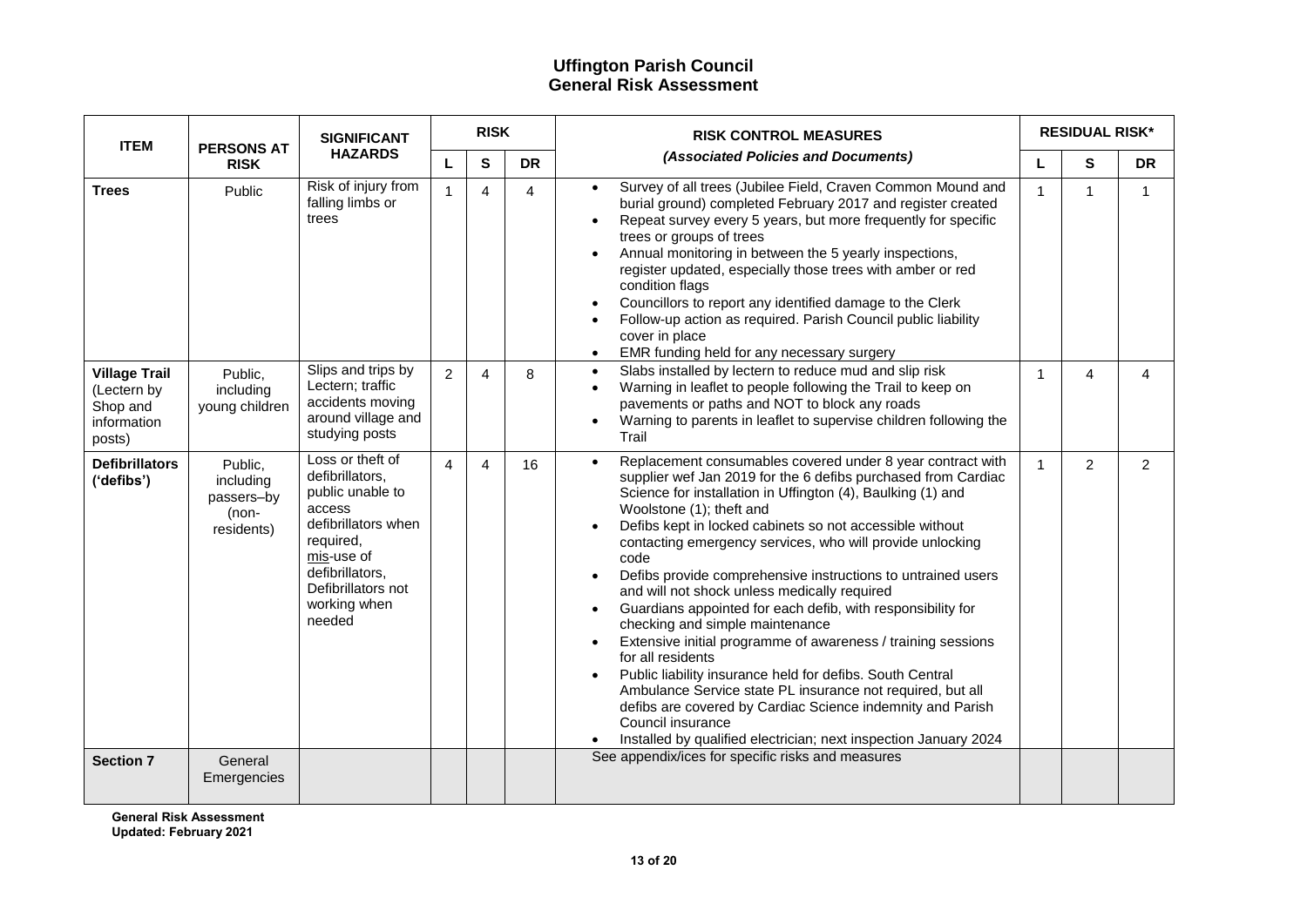| <b>ITEM</b> | <b>PERSONS AT</b><br><b>RISK</b>                         | <b>SIGNIFICANT</b><br><b>HAZARDS</b> | <b>RISK</b> |   |           | <b>RISK CONTROL MEASURES</b>        | <b>RESIDUAL RISK*</b> |  |           |
|-------------|----------------------------------------------------------|--------------------------------------|-------------|---|-----------|-------------------------------------|-----------------------|--|-----------|
|             |                                                          |                                      | -           | ъ | <b>DR</b> | (Associated Policies and Documents) |                       |  | <b>DR</b> |
| Covid 19    | Uffington,<br>Baulking and<br>Woolstone<br>Support Group | Emergency<br>Dependent               |             |   |           | See Appendix 1                      |                       |  |           |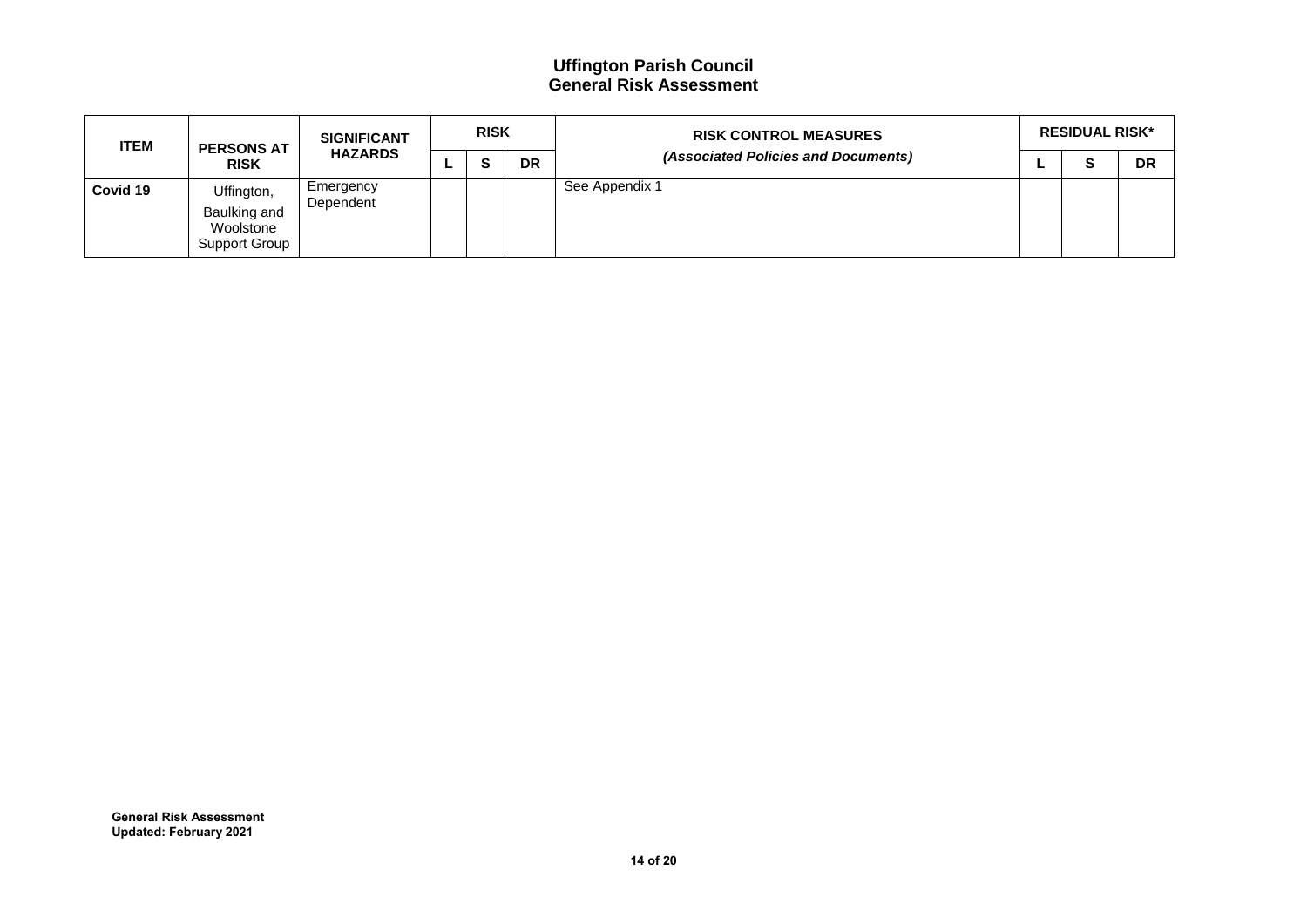**Appendix 1 to Uffington Parish Council Risk Assessment**

#### **UBW COVID 19 SUPPORT GROUP**

This appendix applies only for the duration of the Covid 19 pandemic.

| <b>Assessment Completed by</b>     | Mr S Jenkins and Mr M Oldnall      |
|------------------------------------|------------------------------------|
| <b>Location</b>                    | <b>Uffington</b>                   |
| Date                               | <b>April 2020</b>                  |
| <b>Accepted by UBW SG on</b>       | 13 April 2020                      |
| <b>Adopted by Uffington Parish</b> | 14 April 2020                      |
| <b>Council on</b>                  |                                    |
| <b>Date for Review</b>             | April 2021, or earlier if required |

#### **Record of Review, Amendment and Additions**

| Detail of Review /<br><b>Amendment / Addition</b> | <b>Person Completing</b><br><b>Review / Amendment /</b><br><b>Addition</b> | <b>Reviewed and</b><br>approved for<br>issue by | Date |
|---------------------------------------------------|----------------------------------------------------------------------------|-------------------------------------------------|------|
|                                                   |                                                                            |                                                 |      |

**KEY**:

**LIKELIHOOD (L)** = Frequent (5), Probable (4), Occasional (3), Improbable (2), Remote (1)

**SEVERITY** (**S)** = Catastrophic (5), Major (4), Reportable (3), Serious (2), Minor (1)

**DEGREE OF RISK (DR)** = LIKELIHOOD x SEVERITY

RESIDUAL RISK \* is the level of risk that remains after suitable and sufficient control measures are introduced and is deemed to be acceptable. This risk assessment covers General matters; separate risk assessments will be carried out as required for events.

**INSURANCE:** The level of employee and public liability insurance cover to be reviewed by the Council at renewal each year.

#### **NOTES:**

1. **Purpose.** The purpose of this risk assessment is to list the principal risks likely to be experienced by volunteers of Uffington Parish Council, known (for the purposes of the Coronavirus (COVID-19) pandemic in the UK) as the UBW SG, in supporting those at risk, and to identify the necessary

UBW Support Group Risk Assessment April 2020 Appendix 1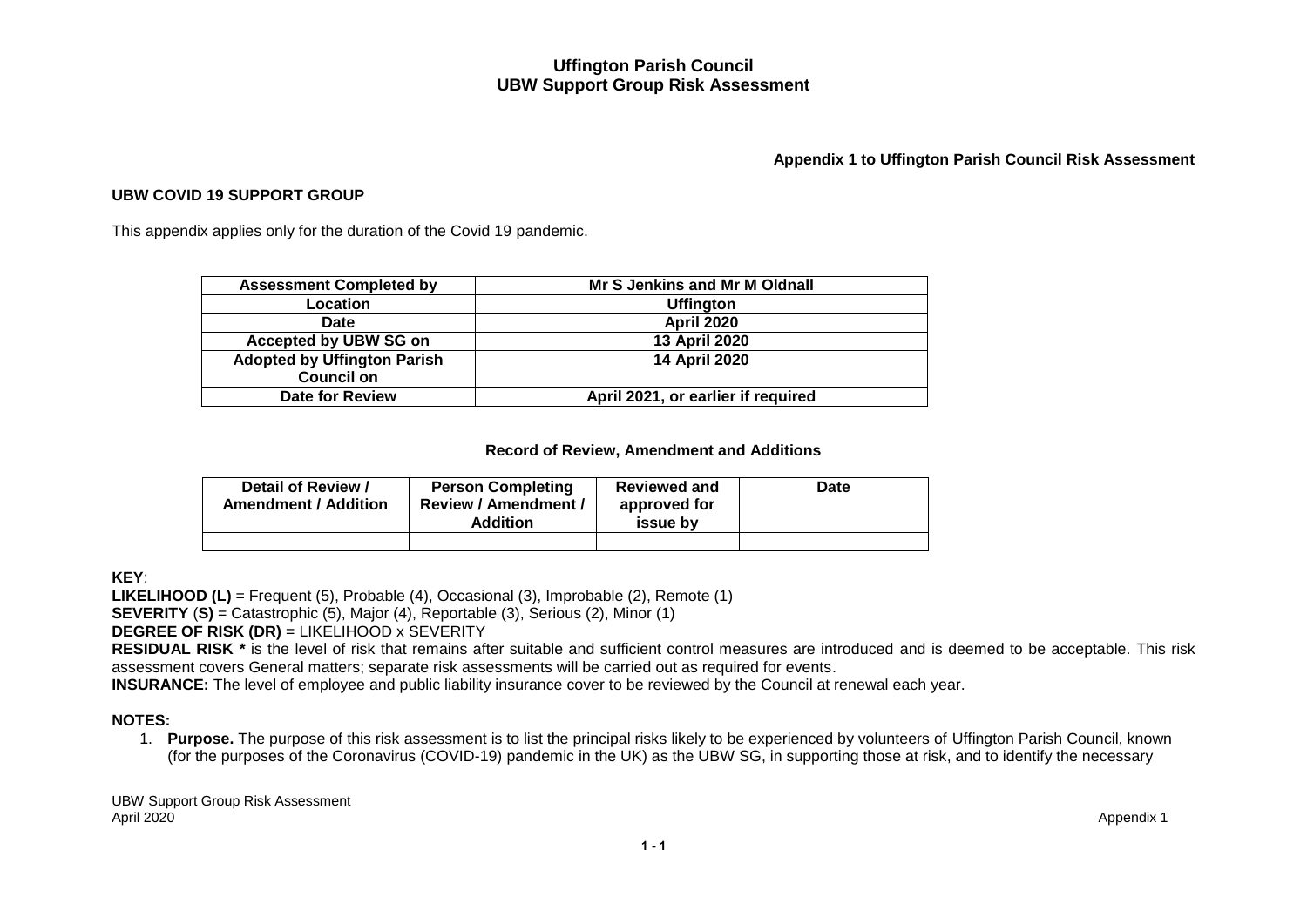measures and precautions to mitigate those risks. It is important to acknowledge that infection is possible from a wide variety of sources, only some of which may be attributable to UBW SG activities.

- 2. **Definitions:** Uffington Parish Council: 'the Council'. For the purposes of this pandemic, the Council has formed a joint support group with Baulking and Woolstone Parish Meetings (the 'PMs')
- 3. **Nominated persons for the Council**: Chairman and Vice Chairman (Simon Jenkins and Mike Oldnall as at April 2020) or others as nominated at a later date.
- 4. **Insurance.** The Council's insurers will provide cover under the Employers' and Public Liability sections of the policy should death, bodily injury, disease or damage to third party property arise and the claimant can prove the Council is legally liable for the incident. If aged over 16 and under 90 the volunteers are also covered by the Personal Accident section where there is a sum of £100,000 payable in the event of an accident causing death, loss of limbs or sight or permanent total disablement. A £500 weekly benefit is payable for a maximum period of 2 years should the accident prevent the individual from pursuing their usual occupation.
- 5. **Volunteer tasks**. Tasks suitable for volunteers to undertake are:
	- Posting letters
	- Picking up supplies, including newspapers
	- A chat on the phone
	- Dog walking,
	- Collecting prescriptions Arrangements should be made for all prescriptions / medication to be delivered to Uffington Shop
	- Pastoral/spiritual help pass to Revd J Goulston (Tel: 01367 821143 or [jgoulston@btinternet.com](mailto:jgoulston@btinternet.com) )
- 6. If a volunteer is asked to carry out tasks not included in the above list, the request should be referred to the Chairman or Vice Chairman.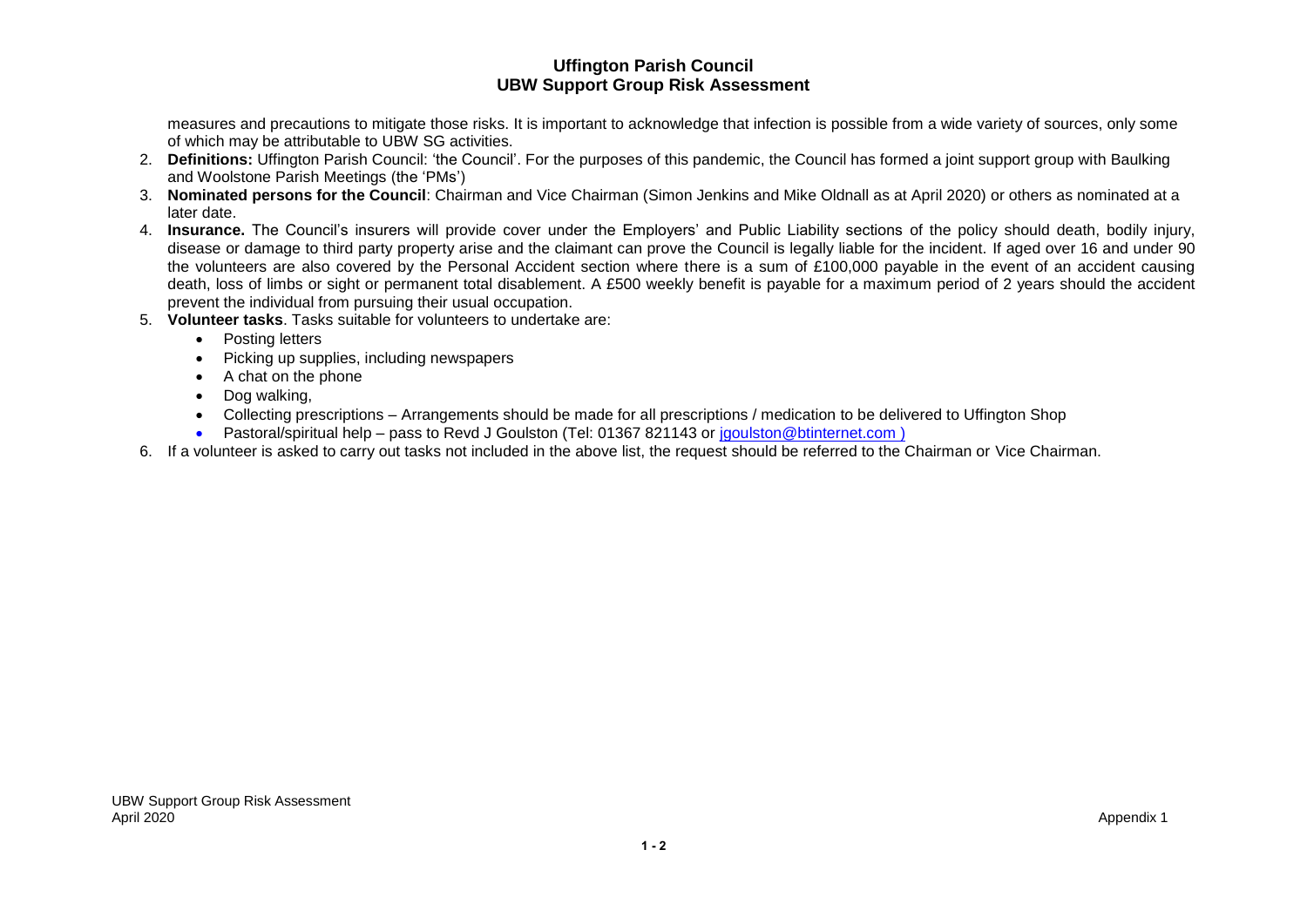| <b>ITEM</b>                                                                                    | <b>PERSONS</b>                          | <b>SIGNIFICANT</b>                                                                              |   | <b>RISK</b>    |           | <b>RISK CONTROL MEASURES</b>                                                                                                                                                                                                                                                                                                                                                                                                                                                                                                                                                                                                                                                                                                                                                                                                                                                                                                                                                                                                                                       | <b>RESIDUAL RISK*</b> |   |                |
|------------------------------------------------------------------------------------------------|-----------------------------------------|-------------------------------------------------------------------------------------------------|---|----------------|-----------|--------------------------------------------------------------------------------------------------------------------------------------------------------------------------------------------------------------------------------------------------------------------------------------------------------------------------------------------------------------------------------------------------------------------------------------------------------------------------------------------------------------------------------------------------------------------------------------------------------------------------------------------------------------------------------------------------------------------------------------------------------------------------------------------------------------------------------------------------------------------------------------------------------------------------------------------------------------------------------------------------------------------------------------------------------------------|-----------------------|---|----------------|
|                                                                                                | <b>AT RISK</b>                          | <b>HAZARDS</b>                                                                                  |   | $\mathbf{s}$   | <b>DR</b> |                                                                                                                                                                                                                                                                                                                                                                                                                                                                                                                                                                                                                                                                                                                                                                                                                                                                                                                                                                                                                                                                    |                       | S | <b>DR</b>      |
| <b>Section 1</b>                                                                               | <b>Physical</b>                         |                                                                                                 |   |                |           |                                                                                                                                                                                                                                                                                                                                                                                                                                                                                                                                                                                                                                                                                                                                                                                                                                                                                                                                                                                                                                                                    |                       |   |                |
| <b>Volunteers</b><br>delivering<br>support to at<br>risk families /<br>persons in<br>isolation | Volunteers<br>and those<br>in isolation | Infection<br>passing<br>between<br>volunteer and<br>those supported<br>(in either<br>direction) | 3 | $\overline{2}$ | 6         | Volunteers to observe the advised degree of social<br>$\bullet$<br>distancing and all other Government requirements,<br>including:<br>Do not physically touch the people you are<br>$\circ$<br>helping<br>Food or paper items should be stored within<br>$\circ$<br>clean, sealable bags or folders, and not left out<br>in the open<br>Wash your hands thoroughly before and after<br>$\circ$<br>handling food or supplies for distribution<br>Do not distribute items in groups larger than<br>$\circ$<br>pairs unless you live in the same household, and<br>try to maintain at least 2m distance between<br>yourselves<br>Do not knock on doors unnecessarily, or stay at<br>the front door should someone open it, trying to<br>maintain as much distance as possible<br>If you are at all unwell, STOP what you are<br>$\circ$<br>doing and return home, even if your symptoms<br>are mild<br>Volunteers made aware of latest Government guidance<br>being available here: https://www.gov.uk/coronavirus<br>Volunteers included on Council insurance policy |                       | 2 | $\overline{2}$ |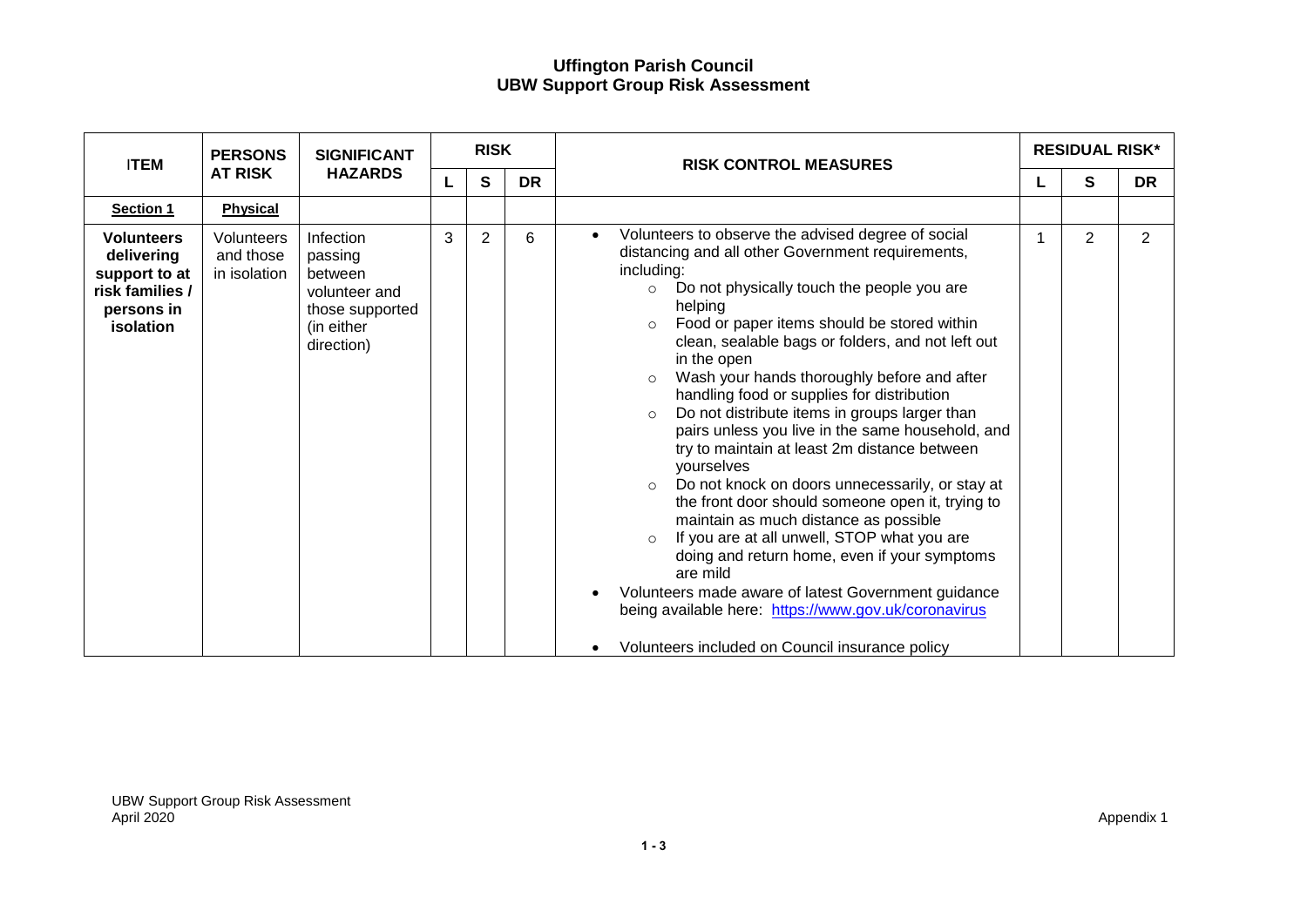| <b>ITEM</b>                          | <b>PERSONS</b>                                 | <b>SIGNIFICANT</b><br><b>HAZARDS</b>                                                            | <b>RISK</b> |                |           | <b>RISK CONTROL MEASURES</b>                                                                                                                                                                                                                                                                                                                                                                                                                                                                                                                                                                                                                                              |   | <b>RESIDUAL RISK*</b> |                |  |
|--------------------------------------|------------------------------------------------|-------------------------------------------------------------------------------------------------|-------------|----------------|-----------|---------------------------------------------------------------------------------------------------------------------------------------------------------------------------------------------------------------------------------------------------------------------------------------------------------------------------------------------------------------------------------------------------------------------------------------------------------------------------------------------------------------------------------------------------------------------------------------------------------------------------------------------------------------------------|---|-----------------------|----------------|--|
|                                      | <b>AT RISK</b>                                 |                                                                                                 |             | S              | <b>DR</b> |                                                                                                                                                                                                                                                                                                                                                                                                                                                                                                                                                                                                                                                                           | L | S                     | <b>DR</b>      |  |
| Who may<br>volunteer?                | Volunteers<br>and those<br>in isolation        | Infection<br>passing<br>between<br>volunteer and<br>those supported<br>(in either<br>direction) | 3           | 2              | 6         | One of the permitted purposes for which a person may<br>leave home is for any medical need, including to donate<br>blood, avoid or escape risk of injury or harm or to<br>provide care or help to a vulnerable person.                                                                                                                                                                                                                                                                                                                                                                                                                                                    |   | $\overline{2}$        | $\overline{2}$ |  |
| Who should<br>NOT be<br>volunteering | <b>Volunteers</b><br>and those<br>in isolation | Infection<br>passing<br>between<br>volunteer and<br>those supported<br>(in either<br>direction) | 3           | $\overline{2}$ | 6         | Government guidance says volunteer support can only<br>be provided to people who are in isolation, if the<br>volunteer fulfils ALL of the following conditions:<br>You are well and have no symptoms like a<br>$\circ$<br>cough or high temperature and nobody in your<br>household does<br>You are under 70 years old<br>$\circ$<br>You are not pregnant<br>$\circ$<br>You do not have any long-term health conditions<br>$\circ$<br>that make you vulnerable to coronavirus.<br>If any of the above symptoms apply to a volunteer, he /<br>she should make contact with a nominated person for<br>the Council and immediately cease supporting anybody<br>in isolation. |   | 2                     | $\overline{2}$ |  |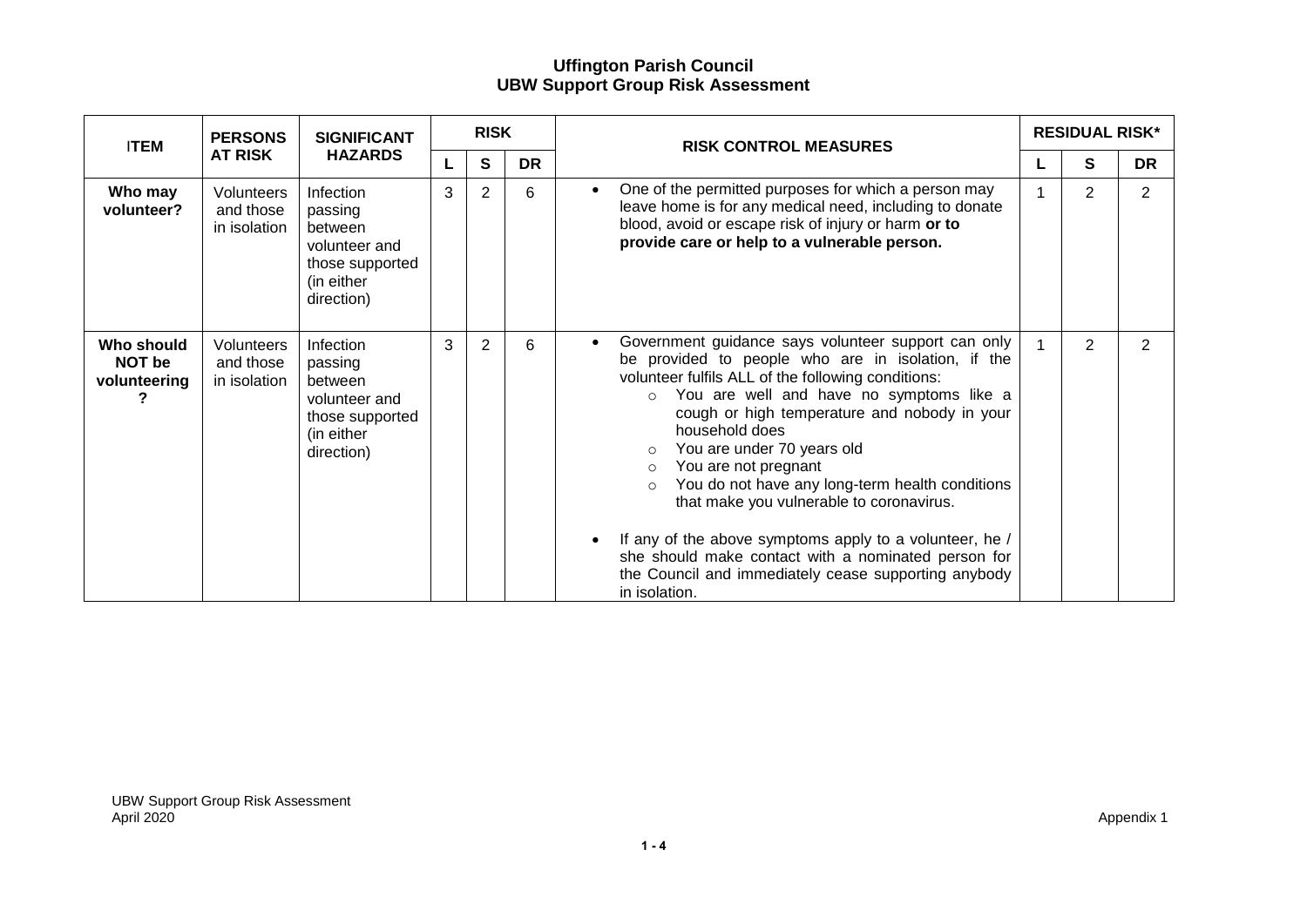| <b>ITEM</b>                                                                           | <b>PERSONS</b>                          | <b>SIGNIFICANT</b><br><b>HAZARDS</b>                                                            | <b>RISK</b>    |                |           | <b>RISK CONTROL MEASURES</b>                                                                                                                                                                                                                                                                                                                                                                                                                                                                                                                                                                                                                                            | <b>RESIDUAL RISK*</b> |                |                |  |
|---------------------------------------------------------------------------------------|-----------------------------------------|-------------------------------------------------------------------------------------------------|----------------|----------------|-----------|-------------------------------------------------------------------------------------------------------------------------------------------------------------------------------------------------------------------------------------------------------------------------------------------------------------------------------------------------------------------------------------------------------------------------------------------------------------------------------------------------------------------------------------------------------------------------------------------------------------------------------------------------------------------------|-----------------------|----------------|----------------|--|
|                                                                                       | <b>AT RISK</b>                          |                                                                                                 |                | $\mathbf{s}$   | <b>DR</b> |                                                                                                                                                                                                                                                                                                                                                                                                                                                                                                                                                                                                                                                                         | L                     | S              | <b>DR</b>      |  |
| Identifying<br>volunteers at<br>risk                                                  | Volunteers<br>and those<br>in isolation | Infection<br>passing<br>between<br>volunteer and<br>those supported<br>(in either<br>direction) | 4              | $\overline{2}$ | 8         | Volunteers are to contact a nominated person for the<br>$\bullet$<br>Council if they develop symptoms of a continuous cough<br>or high fever and go into self-isolation in accordance with<br>Government regulations.<br>The Council is to establish and maintain a log of these<br>volunteers, including the date they became ill and<br>whether they need to self-isolate for 7 or 14 days<br>The Council is to replace the volunteer.<br>$\bullet$<br>The nominated person within the Council is to check and<br>ensure that no volunteer should be asked to give support<br>that involves them leaving the house until their time of<br>self-isolation is finished. |                       | $\overline{2}$ | $\overline{2}$ |  |
| <b>Volunteers</b><br>may be<br>asked to<br>assist with<br>tasks beyond<br>their remit | Volunteers<br>and those<br>in isolation | Infection<br>passing<br>between<br>volunteer and<br>those supported<br>(in either<br>direction) | 4              | 2              | 8         | See the Notes above for suitable tasks. If asked to assist<br>$\bullet$<br>with other tasks, refer the matter to one of the nominated<br>persons. If the request is for support of a medical nature,<br>ask the person or the family to get in contact with NHS<br>111 on line: https://111.nhs.uk/<br>Or call 111                                                                                                                                                                                                                                                                                                                                                      |                       | $\mathcal{P}$  | 2              |  |
| <b>Risk of</b><br>damage to<br>third party<br>individuals or<br>property              | Volunteers<br>and those<br>in isolation | Loss, damage<br>or injury, as a<br>result of the UB<br>SG providing<br>support                  | 2              | 3              | 6         | Parish Council insurance policy provides public liability<br>$\bullet$<br>cover of £10M<br>Volunteers to stick to prescribed tasks<br>Volunteers to adhere to Government guidelines<br>$\bullet$                                                                                                                                                                                                                                                                                                                                                                                                                                                                        | $\overline{2}$        |                | $\overline{2}$ |  |
| <b>Risks to</b><br>volunteers                                                         | Public /<br>volunteers                  | Accident or<br>injury on Council<br>business                                                    | $\overline{2}$ | 3              | 6         | Volunteer names and activities to be understood and<br>agreed by the Council with insurers<br>Annual review of public liability insurance level (£10M)                                                                                                                                                                                                                                                                                                                                                                                                                                                                                                                  |                       | $\overline{2}$ | 2              |  |